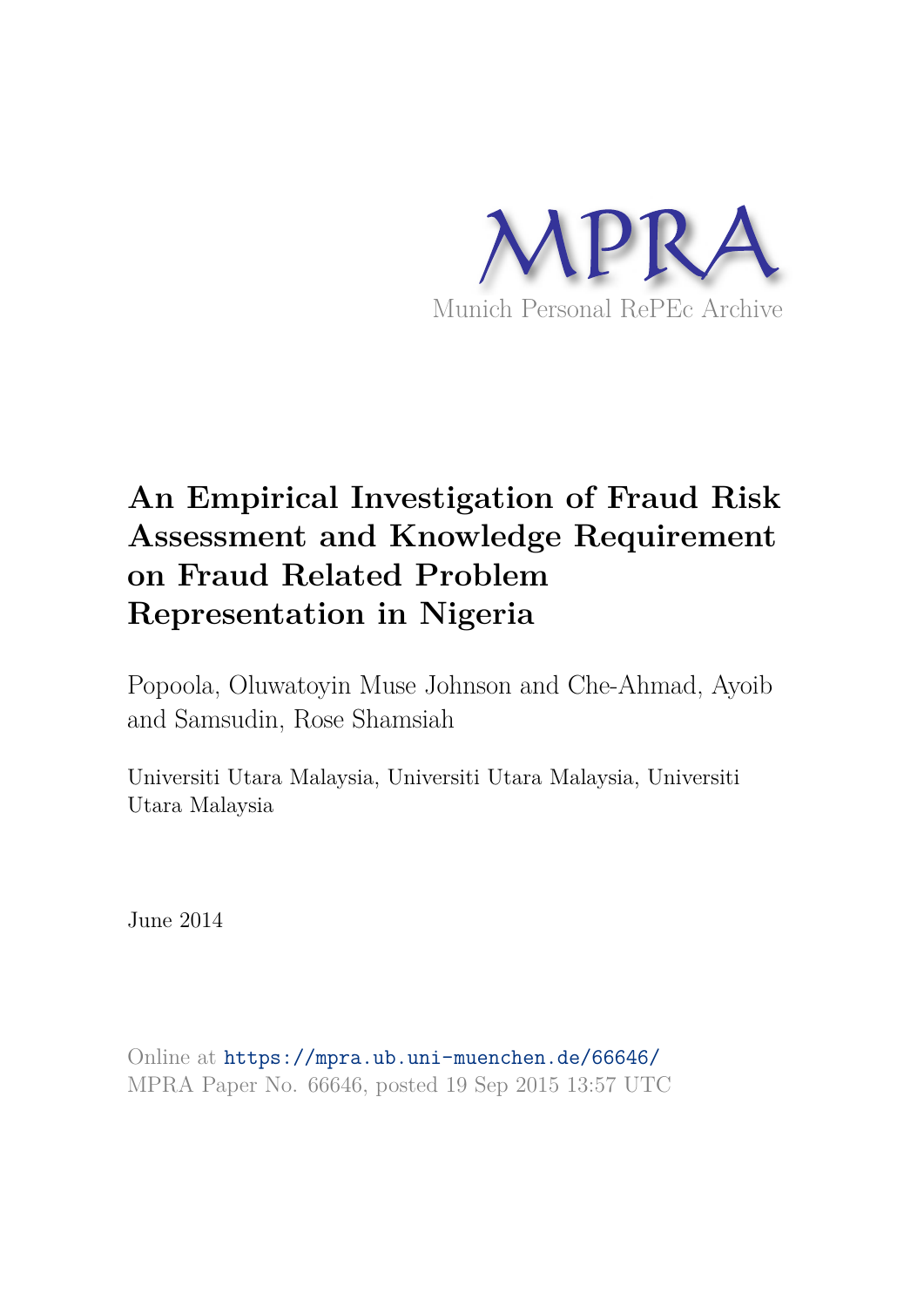Accepted for publication in the Accounting Research Journal, Vol 28 Iss 1 2015, pp. 78-97 http://dx.doi.org/10.1108/ARJ-08-2014-0067

# **An Empirical Investigation of Fraud Risk Assessment and Knowledge Requirement on Fraud Related Problem Representation in Nigeria**

Oluwatoyin Muse Johnson Popoola College of Business, School of Accountancy Universiti Utara Malaysia Email: popoola@uum.edu.my omjp0658@gmail.com

Ayoib Che-Ahmad, College of Business, School of Accountancy Universiti Utara Malaysia Email: ayoib@uum.edu.my

Rose Shamsiah Samsudin College of Business, School of Accountancy Universiti Utara Malaysia Email: shamsiah@uum.edu.my

**Corresponding Author:** popoola@uum.edu.my omjp0658@gmail.com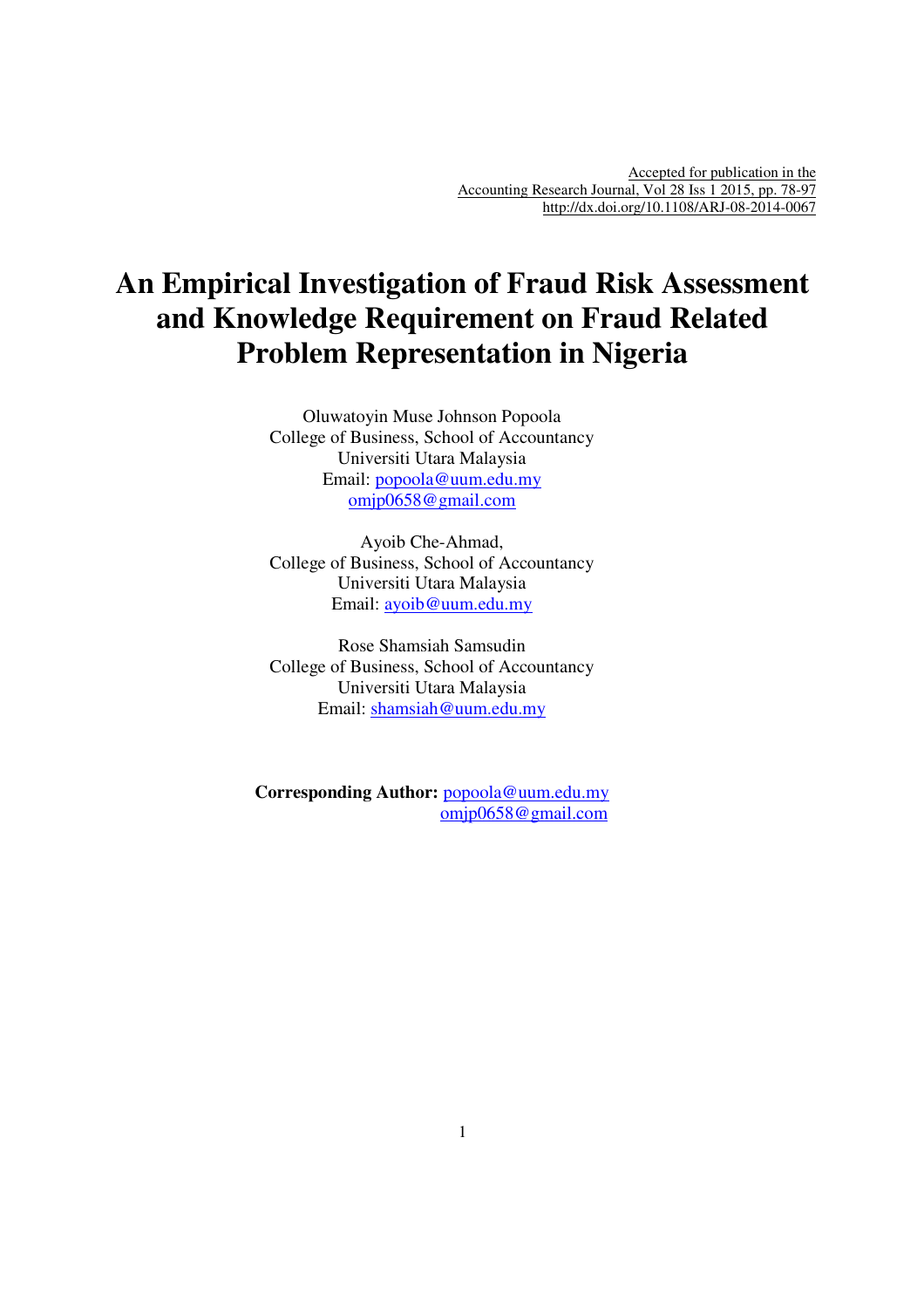# **Abstract**

- **Purpose:** The paper investigates Fraud Risk Assessment Task Performance (TPFRA) and Knowledge Requirement (KR) of the forensic accountant and auditor on Fraud Related Problem Representation (FRPR) in the Nigerian public sector.
- **Design/Methodology/Approach:** The study used cross-sectional design and 400 Survey questionnaires. The respondents are real professional people (auditors and forensic accountants in the Nigerian public sector) as true representatives to enhance the generalisation of the outcomes. A total of 36 indicator items was measured on 5-point Likert Scale from 1 (strongly disagree) to 5 (strongly agree). PLS-SEM 2.0 3M and IBM SPSS Statistics 20.0 were employed as the primary statistical analysis tool for the study.
- Findings: The results of the present study confirm the positive relationship between KR on TPFRA, positive relationship of KR on FRPR, and positive relationship of FRPR and TPFRA. Specifically, the results revealed that FRPR positively mediates the relationship between TPFRA and KR (forensic accountant and auditor) in the areas of fraud prevention, detection and response.
- **Research limitations/Implications:** The first limitation deals with fraud and corrupt practices in a developing country, Nigeria. Examining the mediating influence of FRPR on KR and TPFRA in the public sector could be considered as sensitive and raise the issue of bias. The second limitation is the adoption of crosssectional design in which data are collected at one point in time. Researchers are encouraged to use a longitudinal design to explore interactions between KR, FRPR and TPFRA.
- **Practical Implication:** This empirical study has revealed the value of KR (forensic accountant and auditor) as a significant capability requirement in the workplace. In addition, it shows the importance of FRPR as an important mental state in decision-making or judgement and also the significance of FRPR as an important mediating variable on KR and TPFRA
- **Originality/Value:** No nation is immune to fraud and loss due to fraud in the public sector is enormous and costly, the result of this research will improve the KR of auditors and forensic accountants in the areas of fraud detection, prevention and response. It will also contribute to the regulatory, legal and institutional frameworks in accounting and auditing systems in Nigeria and portend an increase in demand for forensic accountants.
- **Keywords:** fraud related problem representation, knowledge, task performance fraud risk assessment, forensic accounting, auditing, Nigeria

**Type of Paper:** Research Paper

**JEL Code**: M410 & 420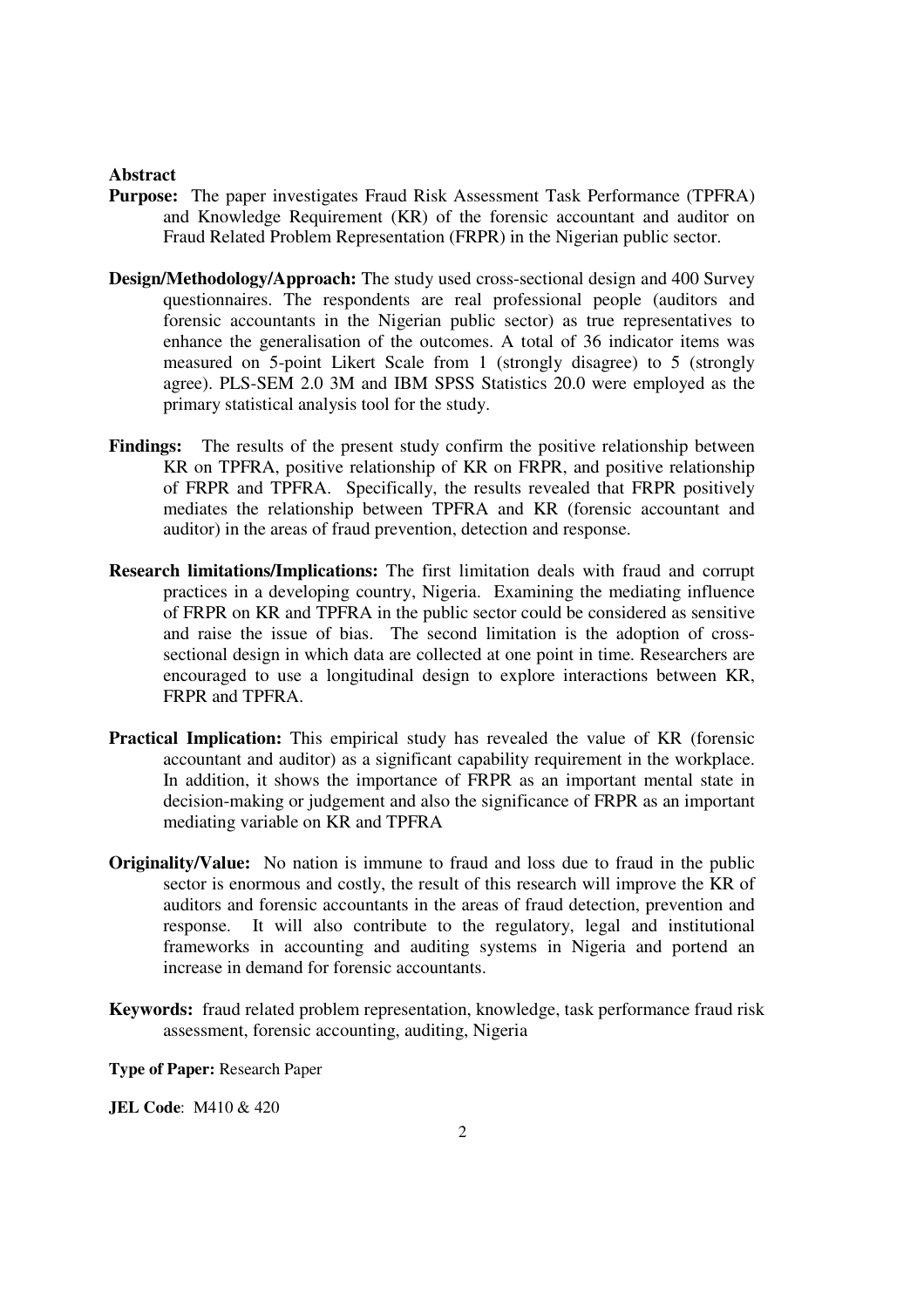#### **1.0 Introduction**

# *1.1 Background to the Study*

Nigeria, a developing nation, is blessed with an abundance of human resources, agriculture, proper climate conditions and natural resources (solid minerals, oil, hydroelectric energy, and water). Despite the abundance of these resources, the rate of economic development appears potentially slow, human resources development and provision of services; infrastructure and facilities are not sufficient. This slow pace of growth was linked to the high level of fraud, corruption, misappropriation and conversion of government properties in the public sector.

Lamorde (2012) attributed consequences of fraud to include unemployment, epileptic power supply, and the near total decay of infrastructure, bad roads, erratic water supply, inadequate hospital facilities and other social vice.

The government introduced the Fiscal Responsibility Act (FRA, 2007) and the Public Procurement Act (PPA, 2007) to curb the incidence of fraud and to promote public accountability and good governance. In spite, fraud continues to be on the increase in the public sector.

Section 85 of the Constitution of the Federal Republic of Nigeria (CFRN, 1999 as amended) provides for the Office of the Auditor-General of the Federation (OAudGF). The OAudGF acts as the government watchdog. It also reports to Public Accounts Committee (PAC) of the National Assembly (Bammeke, 2008). As noted by Popoola (2014), the delay by the PAC to meet and discuss the AudGF reports on the State financial statements is frightened. For instance, state financial statements could remain unattended to; sometimes more than three-year backlog symbolizes a gross deficiency and encourages fraud and corrupt practices in the public sector (Popoola, 2014).

It is obvious from the background to this study that corrupt practices and fraud exist in the Nigerian public service. The increase in fraud necessitates the need to carry out this study to investigate the influence of FRPR on TPFRA and KR among forensic accountants and auditors in the Nigerian public sector.

To the best of the authors' knowledge, there is no study that has examined the influence of FRPR on KR and TPFRA in the Nigerian public sector.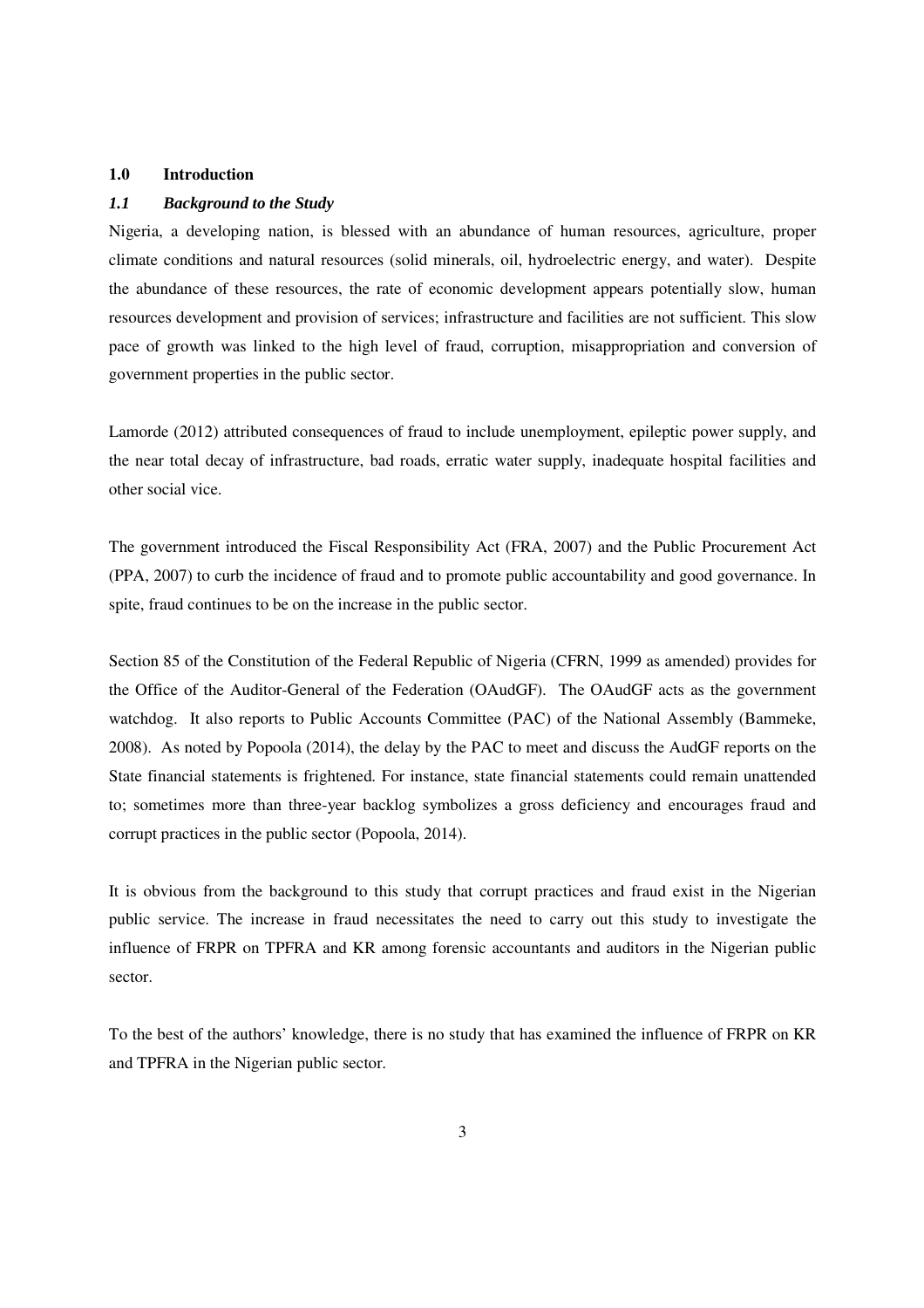#### *1.2 Problem Statement*

Specifically, the public outcry on fraud depicts the failure of the conventional accounting and auditing services to address and improve accountability and transparency challenges in the public governance of Nigeria. Evidence of this is the alarming rate of increase in corrupt and fraudulent practices while public services, infrastructure and facilities are fast worsening (Olumide, 2012; Ugwu, 2012).

Similarly, the public sector adopts cash basis accounting policy and relies on constitutional and regulatory frameworks. The frameworks include the CFRN, 1999 (as amended), Audit Ordinance, Finance (control and management) Act, 1958, Financial Regulations and Finance/Treasury circulars (ICAN, 2010; Bammeke, 2008). The private sector embraces the accrual basis accounting policy and complies with institutional and legal frameworks. The structures consist of accepted accounting practices (GAAP), the Nigerian Standards on Auditing (NSAs), and the Statement of Accounting Standards (SAS).

Specifically, the findings from any empirical studies conducted on private sector in Nigeria are bound to meet with gaps because of the differences that exist between private sector and public sector accounting policies. These differences cause the need to embark on this study.

# *1.3 Research Questions*

- 1.3.1 Does Knowledge requirement (forensic accountant and auditor) relate to Task performance fraud risk assessment?
- 1.3.2 Does Fraud related problem representation mediates the relationship between Knowledge requirement and Task performance fraud risk assessment?

# *1.4 Research Objectives*

- 1.4.1 To examine the relationship between Knowledge requirement (forensic accountant and auditor) and Task performance fraud risk assessment.
- 1.4.2 To examine the mediating influence of Fraud related problem representation on Knowledge requirement (forensic accountants and auditors) and Task performance fraud risk assessment.

# *1.5 Scope of the Study*

This study considers only the office of the Accountant General of the Federation and the Auditor General for the Federation in Nigeria. Government enforcement and regulatory agencies draw from the pool of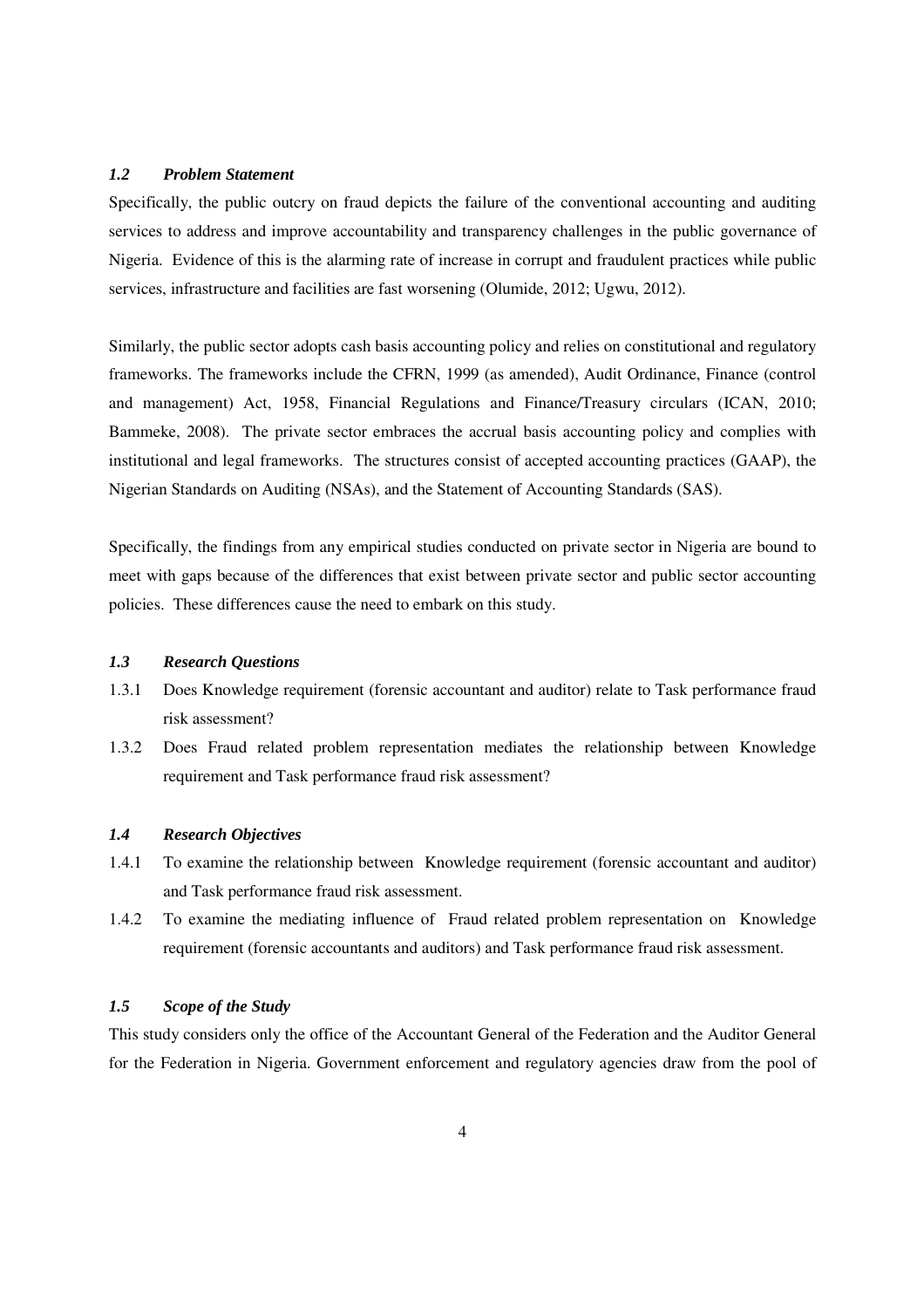forensic accountants, accountants and auditors in these two offices for professional advice on fraud and financial crimes detection, prevention and response.

# **2.0 Review of Literature**

## *2.1 Introduction*

Consequent upon the global meltdown motivated by the the collapse of Enron, WorldCom, and Parmalat (Sarbanies-Oxley Act 2002), the global environment stresses on the procedures and controls designed by forensic accountants and auditors in the conduct of their examination in detecting, preventing and responding to fraud. Similarly, the methods embraced by statutory independent auditors and the internal auditors to plan and complete task, and to assess fraud risk in audit assignments revolve around the sensitivity of the financial statement stakeholders and the auditing and accounting standard setters. Also, the techniques used by the forensic accountants will depend on the nature, scope, evidence gathering, skills requirement, limitation to using the report and users of services and reports (Popoola, 2014).

# *2.2 Definitions of Forensic Accounting and Auditing*

Popoola et al., (2013a) defined forensic accounting as the integration of specialized accounting knowledge, enhanced skills and positive mental attitude to resolving legal issues. Huber and DiGabrielle (2014) described forensic accounting as "the application of investigative and analytical skills for the purpose of resolving financial matters in a manner that meets the standards required by the court of law" (cf: Hopwood *et al.,* 2008). Forensic accountants exist mainly for the same reasons why prosecutors and commercial branch investigators exist. The reasons were linked to the manifestation of criminals in the areas of fraud, white collar crime, corruption, money laundering, computer fraud, conversion, and theft.

Auditing is described as an unbiased examination and evaluation of the financial statements of an organization to expedite expression of opinion on its truth and fairness (Adebisi, 2011). It can be done internally (by employees of the organization) or externally (by an independent professional firm). The International Standards on Auditing No. 700 and ISA 200 provide:

> "The objective of the audit of financial statements is to enable the auditor to express an opinion whether the financial statements are prepared in all material respects, in accordance with the applicable financial reporting framework"; and " the overall objectives of the Independent Auditor and the conduct of an audit in accordance with International Standards on Auditing." (IFAC, 2009a; 2009b).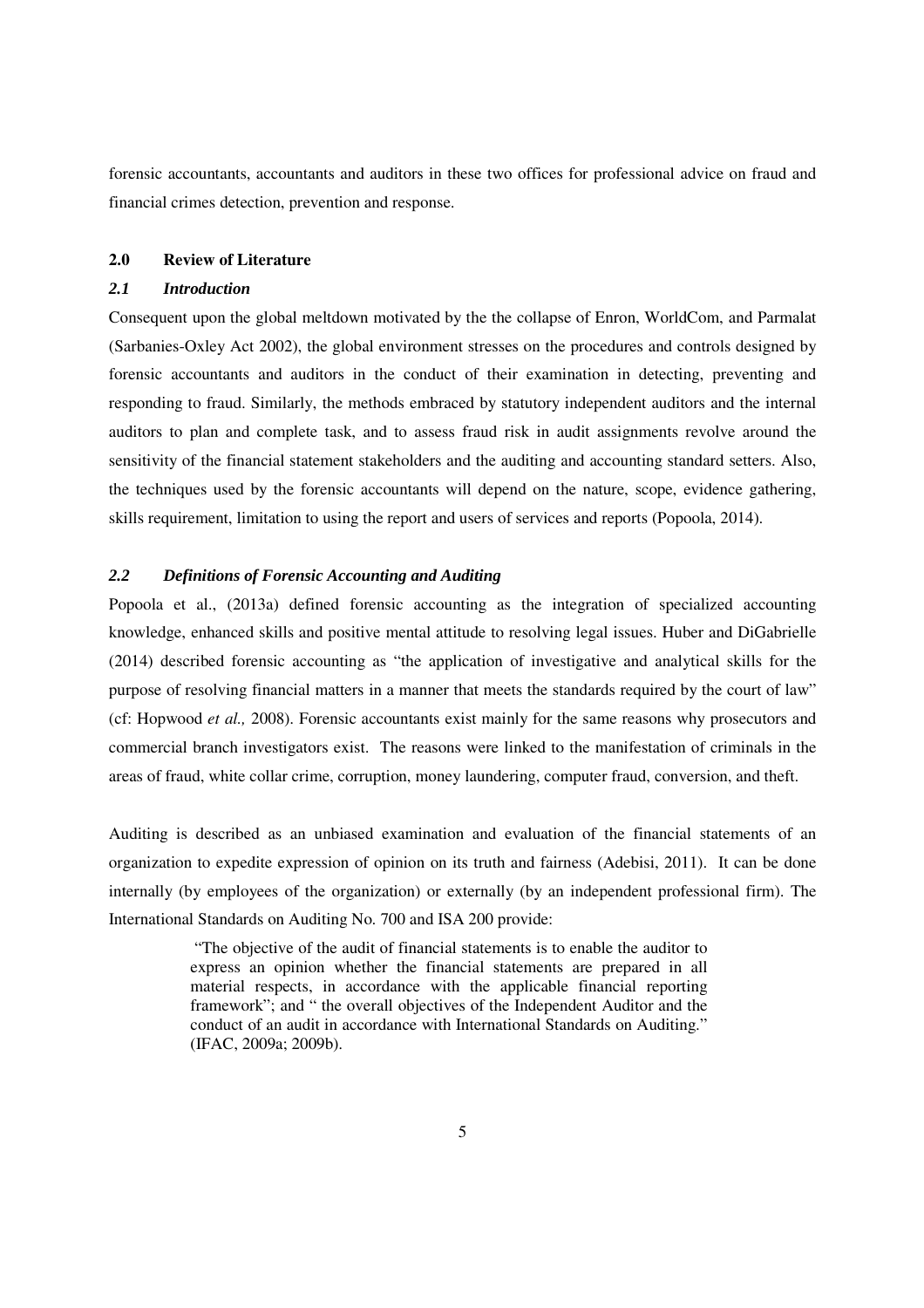Similarly, an audit of financial statements denotes an assurance engagement as recognized in the International Framework for Assurance Engagements (IFAC, 2006b), which is considered to improve the degree of confidence of the intended stakeholders (IFAC ISA 200, section 1, para 3, p.72).

#### *2.3 Concept of Fraud*

Fraud is an intentional act designed principally to deceive or mislead another party (Arens & Loebbecke, 1996), and regardless of the form fraud is noticed, it is problematic to auditors to detect since the perpetrators take steps deliberately to conceal the resulting wrongdoings (Knapp & Knapp, 2001). In addition, fraud harms the character and the trustworthiness of the audit profession (Wuerges, 2011). Accounting researchers, practitioners, and standard setters alike uttered the concern for auditors' apparent failure in detecting fraud during an audit (Jamal, 2008; Wells, 2005; AICPA, 2002). The Association of Certified Fraud Examiner (ACFE) argues that financial statement auditors are not fraud examiner and also states that external audits are not the most efficient way to detect or limit fraud (ACFE, 2010). These viewpoints are also shared by this study based on the knowledge requirement, purpose and scope of the assignment.

Similarly, the Nigerian Standards on Auditing (NSA) No. 5, The Auditor's responsibility to consider fraud in an audit of financial statements (ICAN, 2005) and the Statement on Auditing Standards (SAS) No. 99, Consideration of Fraud in a Financial Statement Audit (AICPA, 2002 sec. 316.50) provide auditors with better guidance on how to improve their ability to detect fraud during a financial statement audit. SAS No. 99 includes the suggestion that an "auditor may respond to an identified risk of material misstatement due to fraud by assigning…forensic or IT specialists." This matter raised public awareness of fraud and forensic accounting.

#### *2.4 Fraud Risk Assessment Task Performance (TPFRA)*

TPFRA is designated as the focus area for this study because every ministry, department, and agency of government faces multiplicity of risks from external and internal sources. In addition, fraud risk assessment helps auditors to determine the nature and extent of audit procedures planned to increase the likelihood of uncovering fraud (Wuerges, 2011; Bloomfield, 1997). The auditing standards (AICPA SAS No. 99, 2002; AICPA SAS No. 82, 1997) specify that "auditors are to document their assessment of fraud risk during the planning phase of the audit and to update the initial evaluation as necessary throughout the course of the engagement."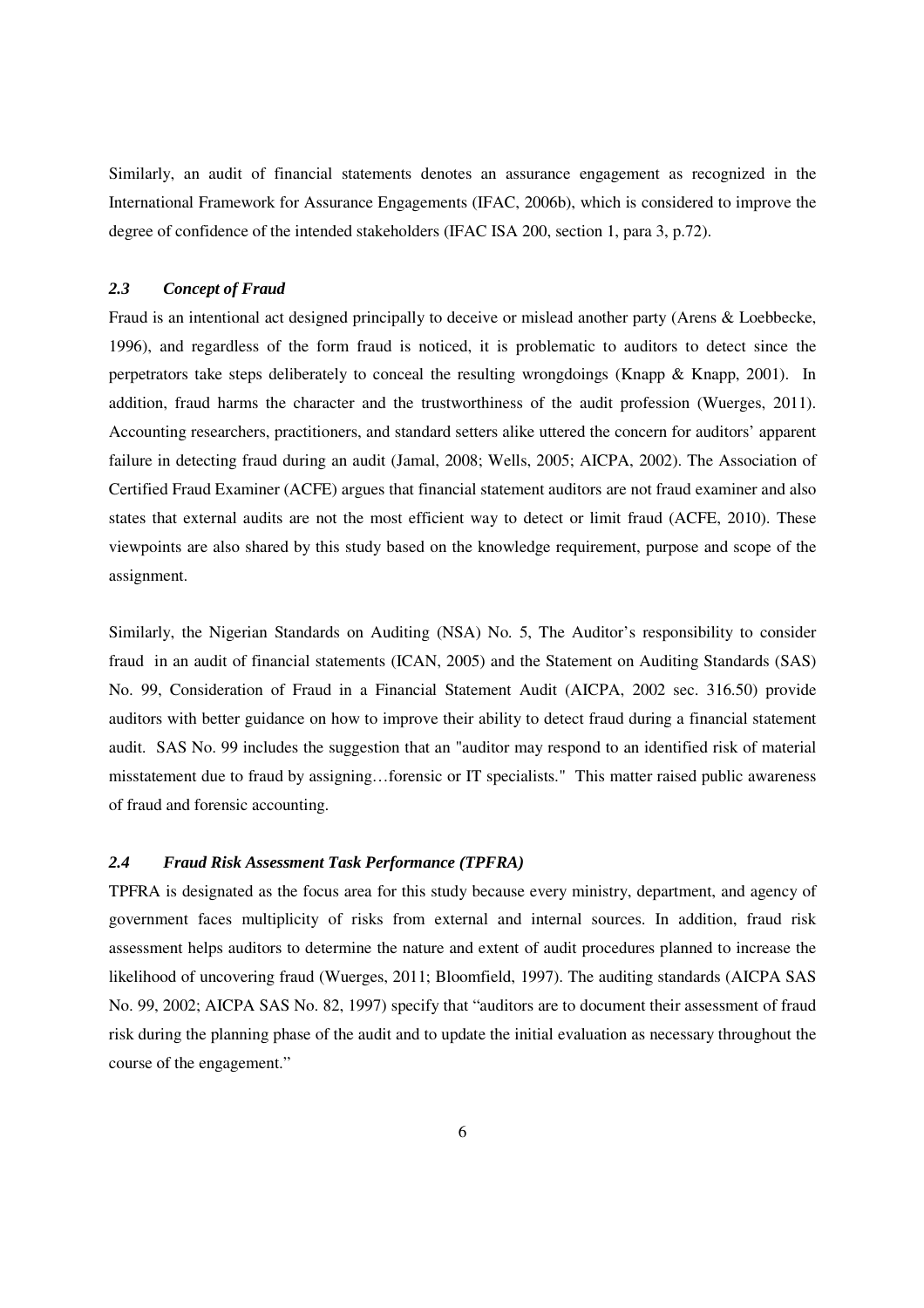Also, the SAS No. 99 discusses relevant fraud risk factors that might signal the existence of an intentional material misstatement, that is, fraud (AICPA, 2002). The risk factors acknowledged include incentive or pressure, opportunity, and attitude or rationalization. In essence, fraud risk assessment has a direct relationship to the effectiveness of auditors' fraud detection in an audit.

Previous research in accounting has shown that much attention has been dedicated to fraud and fraud risk related issues (Allen et al., 2006; Cushing et al., 1995). Unfortunately, these studies found that auditors are poor assessors of fraud risk and as a result failed to detect fraud in financial statements (Knapp & Knapp, 2001; Joyce & Biddle, 1981). For this reason, it requires those in authority to consider the impact of changes in the external environment and within its activity model that may render internal control less effective.

Similarly, the O'Malley Commission recommends to the auditors to integrate fraud or forensic accounting procedures (substantive tests that were directed at the possibility of fraud) on every audit to improve the likelihood of discovering financial statement fraud (POB, 2000). Also, the Public Company Accounting Oversight Board Standing Advisory Group (SAG) highlights a number of fraud related issues that require accounting researchers' attention (PCAOB, 2008). One of the issues suggested for further research is to determine whether forensic accountants (fraud specialists or fraud examiners) are better than auditors in detecting fraud.

#### *2.5 Fraud Related Problem Representation (FRPR)*

Problem representation has been recognized as an internal cognitive framework that embodies an individual's understanding and interpretation of a problem situation (Bedard and Chi, 1993; Christ, 1993; Chi et al., 1981). Prior research shows that individuals develop problem representations when they are faced with a decision-making assignment (Pitz and Sachs, 1984; Gagné and White, 1978). This internal structure is constructed by mapping available problem information into individuals' existing knowledge relevant to the type of decision task they encounter (Chui, 2010; Koonce, 1993). The mapping process facilitates the construction of mental slots used to help individuals store information about their decision task (Pichert and Anderson, 1977). The way forensic accountant and auditor asserts understanding and interpretation of a fraud related problem situation depend on their knowledge requirement and fraud risk assessment.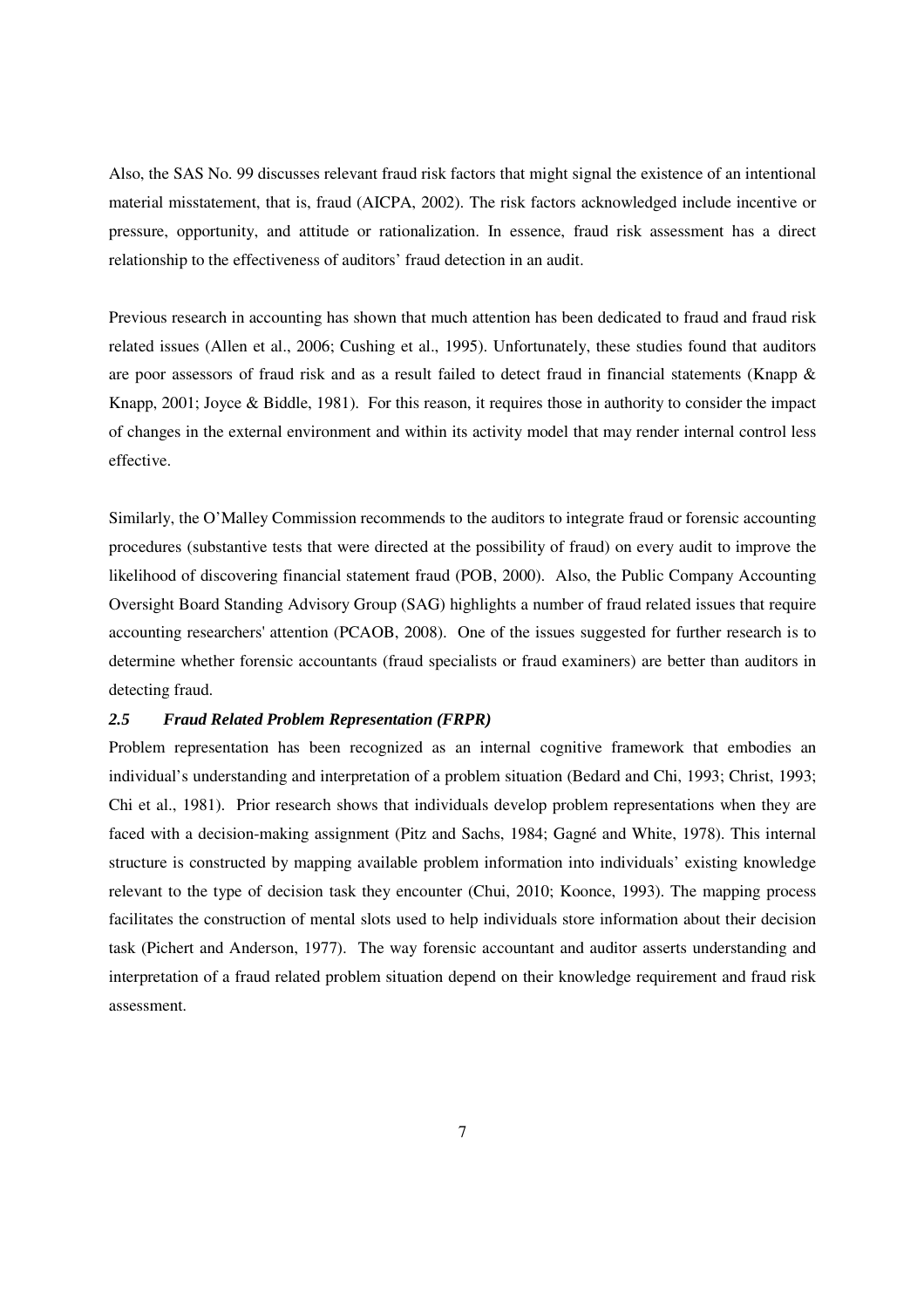#### *2.6 Forensic Accountants and Auditors Knowledge Requirement*

Previous research has shown that both forensic accountants and auditors acquire similar fundamental knowledge (Davis, Farrell and Ogilby, 2010).

However, the ICAN in Nigeria (Popoola, 2014 p.44) and other similar professional bodies in UK, US and Canada (Huber, 2011) award forensic certification such as CFA, CFE, CFF to members after successfully completing forensic education programme. In Nigeria, one must be an ACA or FCA to be eligible for CFA education training programme. Forensic accountant applies specialized knowledge of fraud detection, prevention, deterrence and remediation structures to the fundamental knowledge in gathering information, investigation, analyzing, reporting and communicating financial information to improve future task performance judgment or to resolve legal matters (Popoola, 2014).

Without proper and adequate forensic education, expecting financial statement auditors to detect fraud is similar to pouring new wine into old bottles (Wuerges, 2011). Accounting standard setters responded to the public outcry and issued Nigerian Standards on Auditing (NSA) No. 5, and SAS No 99 (ICAN, 2005; AICPA, 2002) These standards contain recommendation that the "auditor may respond to an identified risk of material misstatement due to fraud by assigning the forensic or IT specialists" (Popoola et al., 2013b; Chui, 2010; AICPA, 2002).

Davia (2000) found that fraud detection is distinct from the financial statement audit, and it requires a diverse knowledge area, which can only be carried out through forensic accounting techniques. Prior studies have shown the necessary forensic accounting knowledge to include professional responsibilities and practice management, laws, ….. experts and testimony (Davis *et al.,* 2010; Durkin and Ueltzen, 2009). The AICPA core wheel specialised knowledge of fraud prevention, detection and response is the focus of this study (Davis et al., 2010; AICPA, 2008).

Specifically, forensic accountants will continue to be in high demand (Wells, 2005) as long as criminals exist in the areas of fraud, corruption, asset misappropriation and conversion. This study aligns with Wells (2005) position that as long as untrained graduates are employed to detect fraud committed by technologically advanced criminals, the necessity for forensic accountants with fraud knowledge will continue to be on the increase.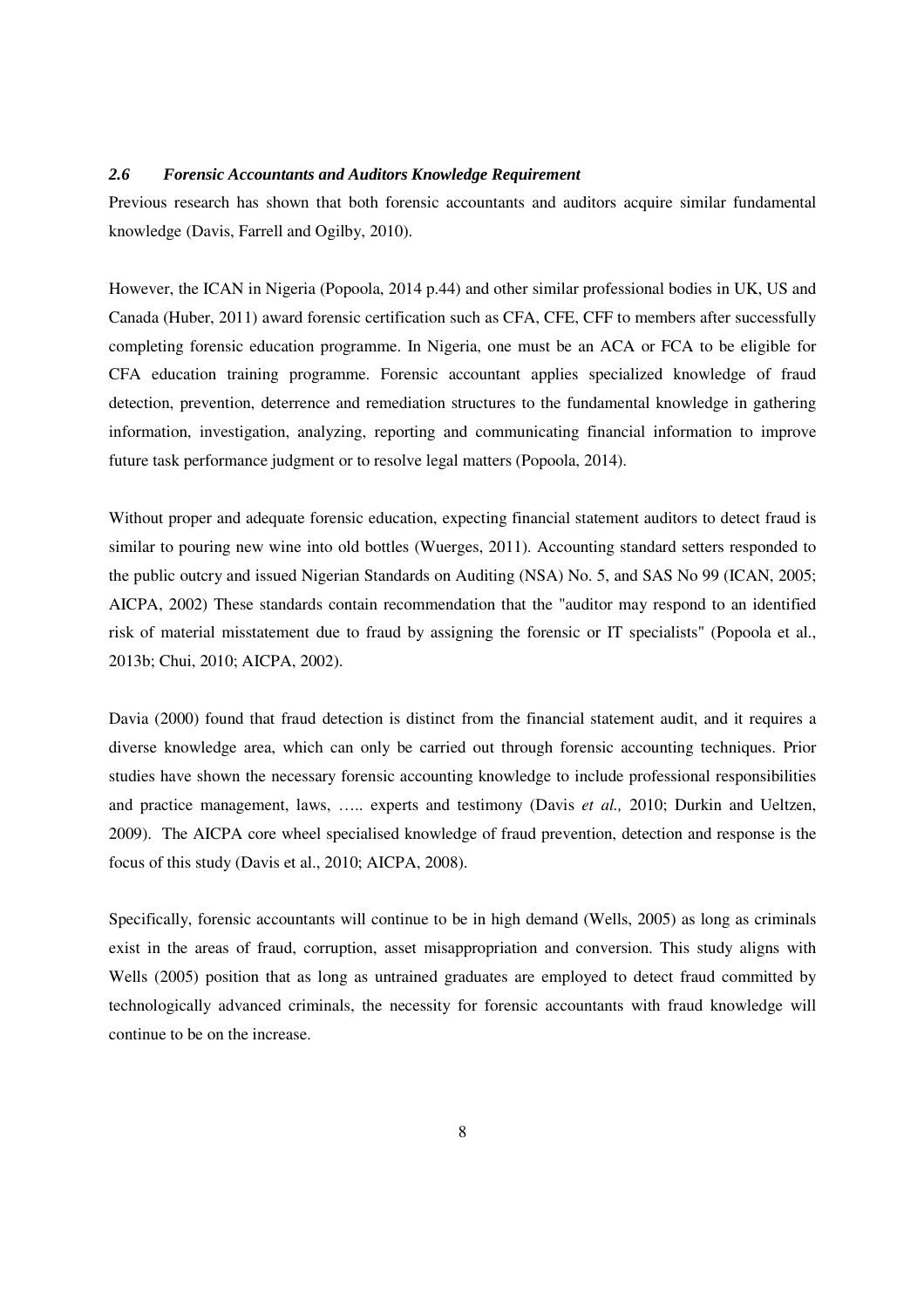#### **3.0 Hypothesis Development based on Literature Review**

# *3.1 Knowledge Requirement and Task Performance Fraud Risk Assessment*

Prior literature argued that the Knowledge requirement of the auditor is limited in terms of the nature and scope of the audit assignment. The International Education Standard (IES) No. 8, Competence requirements of professional accountants sections  $36 - 41$  classified the knowledge content of the auditor into three distinct levels (IFAC-IES, 2006a). These are historical financial information audit at a higher standard, financial accounting and reporting at a higher standard, and information technology (IFAC-IES, 2006). Indeed, Statement of Auditing Practice No. 30 recognises that auditors should be conscious of the prospect of fraud presence during an audit; this was not absolutely definite and left auditors with no commitment to detect fraud (Wuerges, 2011; Albrecht and Willingham, 1993).

Literature acknowledged the fact that individuals who are educated in the use of information technology, legal, investigative, criminology, psychology and accounting will exude brilliance than others in the areas of accounting records, gathering and evaluating financial statement evidence, interviewing all parties related to an alleged fraud situation, and serving as an expert witness in a fraud case (Wuerges, 2011; Hopwood et al., 2008; Singleton et al., 2006).

This study also agrees with Daniel and Lee (2006) that other accountants may look at the charts, but forensic accountants dig deep into the body. For this reason, the following hypothesis is proposed:

*H1:* There is a positive direct relationship between Knowledge requirement (forensic accountant and auditor) and Task performance fraud risk assessment.

#### *3.2 Knowledge Requirement and Fraud Related Problem Representation*

The second theoretical relationship in this research framework epitomizes the impact of Knowledge requirement (KR) on the Fraud related problem representation (FRPR). KR has indirect influences on decision-making task performance through the development of an emotional structure that is mostly referred to as FRPR (Kleinman and Palmon, 2007; Gupta and Govindarajan, 2002).

Prior studies have made available empirical evidence to argue the assertion that KR influences the development of individuals' FRPR, which in turn inspire their task performances (Chui, 2010; Torelli and Kaikati, 2009). This study asserts that there is a significant relationship between KR and FRPR. The hypothesis is formulated thus:

*H2:* There is a positive direct relationship between KR (forensic accountant and auditor) and FRPR.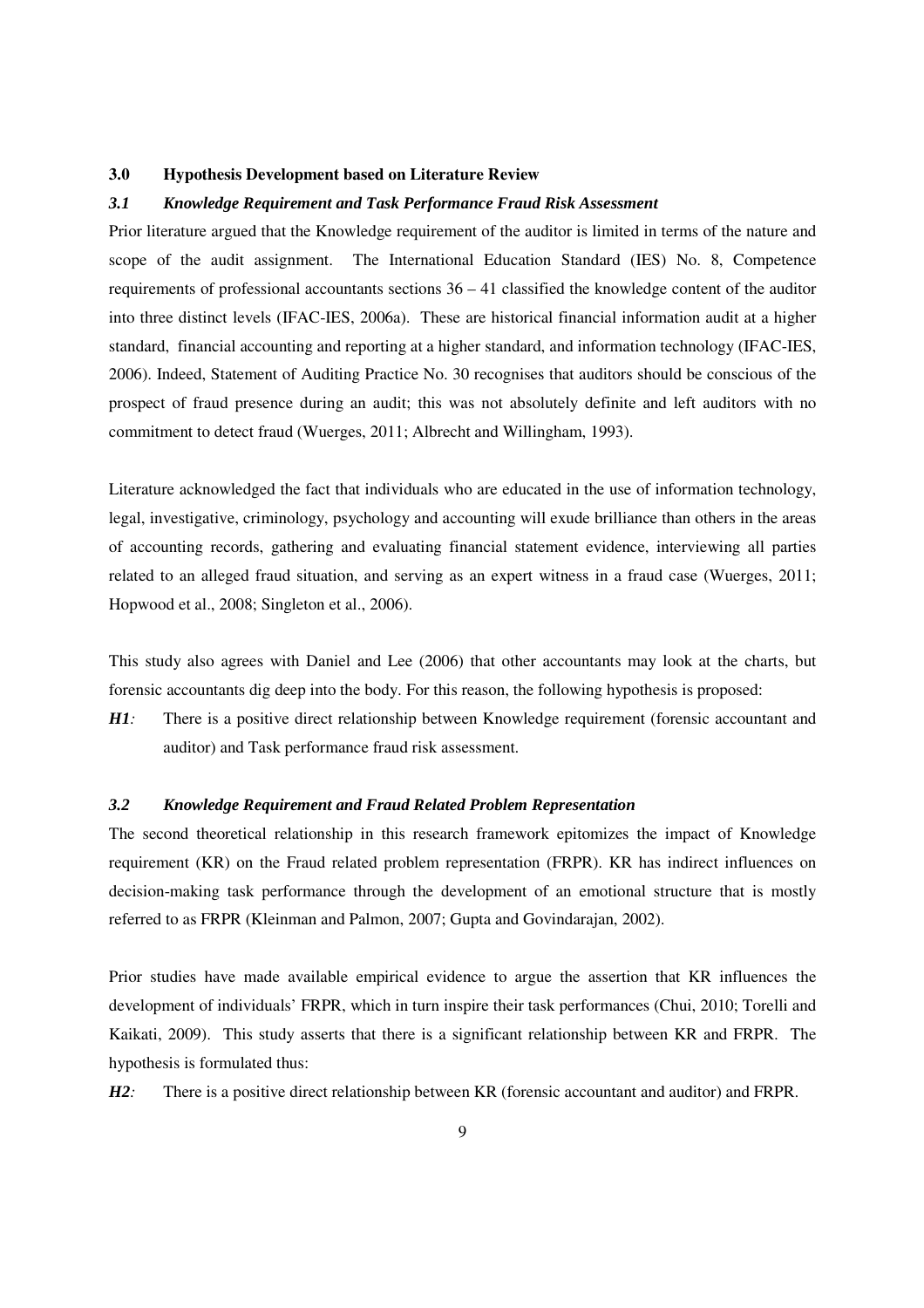#### *3.3 Fraud Related Problem Representation and Task Performance Fraud Risk Assessment*

Prior study has shown that the Fraud related problem representation (FRPR) has a consequential impact on individual's judgment and decision-making (Kadous and Sedor, 2004). Also, Bierstaker *et al.,* (1999) study that investigate auditors' problem representation and their performance on analytical procedure job using a think-aloud verbal protocol to elicit auditors' problem representation about their clients' allocation of overhead costs lend weight to Kadous and Sedor (2004) study.

Based on the above discussion, this study asserts that there is a significant relationship between FRPR and TPFRA. The formulated hypothesis is:

*H3:* There is a positive direct relationship between Fraud related problem representation and Task performance fraud risk assessment.

# *3.4 Mediating Hypothesis*

As stated in Hypotheses H1, H2, and H3, there is positive significant direct relationship between KR and TPFRA, a positive significant direct link between KR and FRPR, and a positive significant direct relationship between FRPR and TPFRA. For this reason, this study affirms that FRPR mediates the relationship between KR and TPFRA. It is hypothesized:

*H4:* FRPR positively mediates the relationship between KR and TPFRA

## *3.5 Conceptual Framework*

Figure 1 summarizes earlier literature and illustrates the conceptual framework of TPFRA on KR and FRPR in the Nigerian public sector.

# **INSERT FIGURE 1**

**Figure 1** Theoretical Framework: Mediating effect of FRPR on KR and TPFRA model

# **4.0 Methodology**

# *4.1 Introduction*

This study embraced the positivist ontology, empirical epistemology, and quantitative methodology. Remenyi *et al.*, (1998) asserted that a methodological framework could be derived from a review of the relevant literature, which provides the researcher with a clear expectation of how a particular phenomenon is likely to behave, and from which a researcher formalises a model.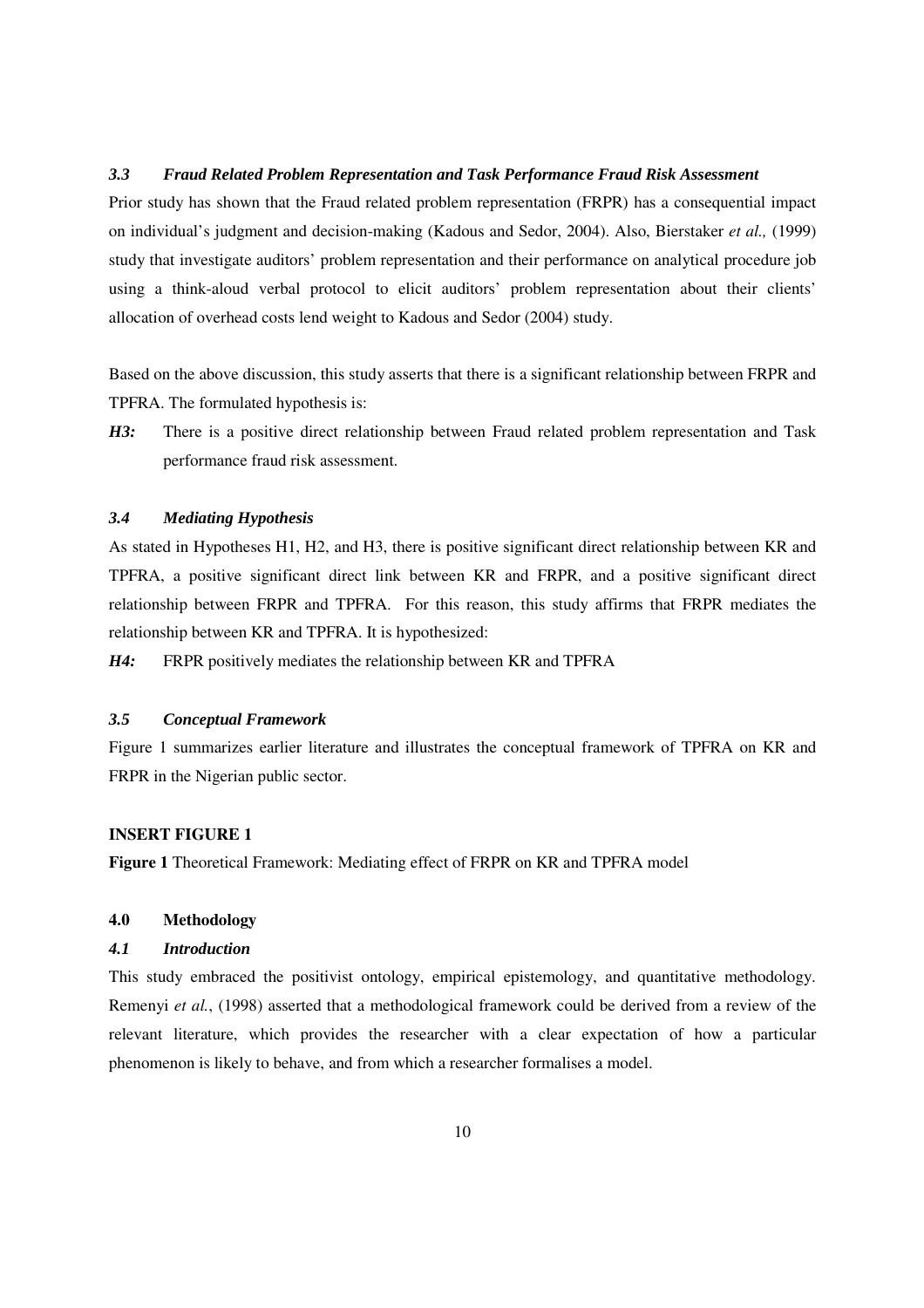## *4.2 Research Design*

The study used Cross-sectional design as data were collected at a single point in time. The meaning of research design is to give weight to the evidence acquired to enable the researcher to answer the research questions as unequivocally as possible (De Vaus, 2011).

#### *4.3 Population, Survey Questionnaire, Pilot Study & Measures of Variables*

The study respondents are forensic accountants and auditors in the accounting and auditing institutions of the Nigerian public sector. Prior to the conduct of a pilot study, the survey questionnaire was subjected to expert review (content validity). Their comments and suggestions were also recognized. Pilot study was carried out on 60 respondents, out of which 12 suffered rejection as unusable.

400 survey questionnaires were distributed in a random sample of forensic accountants and auditors in the office of the Accountant General of the Federation and Auditor General for the Federation.

The research respondents were asked the extent of their agreement with the 7 items of Knowledge requirement (Davis et al., 2010; Ramaswamy, 2007, 2005), 16 items of Fraud related problem representation (Basadur, Basadur and Licina, 2013; Basadur & Basadur, 2011) and 4 items of Task performance fraud risk assessment (Dzomira, 2014; Owens, 2012). The agreement ratings was made on a 5-point Likert scale for KR and TPFRA ranging from 1 (Strongly disagree) to 5 (Strongly agree). Also, the FRPR consisted of 16 items on a 5-point Likert scale ranging from 1 (Not at all) to 5 (Very often).

# *4.4 Data Analysis*

Descriptive statistics (ranges, means, and standard deviations) was computed with the use of IBM SPSS (Version 20.0) (Coakes, 2013; Pallant, 2010). In addition, Partial Least Square Structural Equation Modelling (PLS-SEM), a statistical analysis tool was employed for the reflective measurement model and structural model (Hair, et al., 2014).

#### **5.0 Results**

# *5.1 Response Rate & Descriptive Statistical Analysis*

A total of 267 (66.75%) individuals completed the survey. 234 (58.5%) respondents were found to be usable to further analysis and 33 (8.25%) were rejected for multiple tickings and non-completion of the survey questionnaire. Of the 234 that were usable, 129 (55%) were forensic accountants and 105 (45%) were auditors.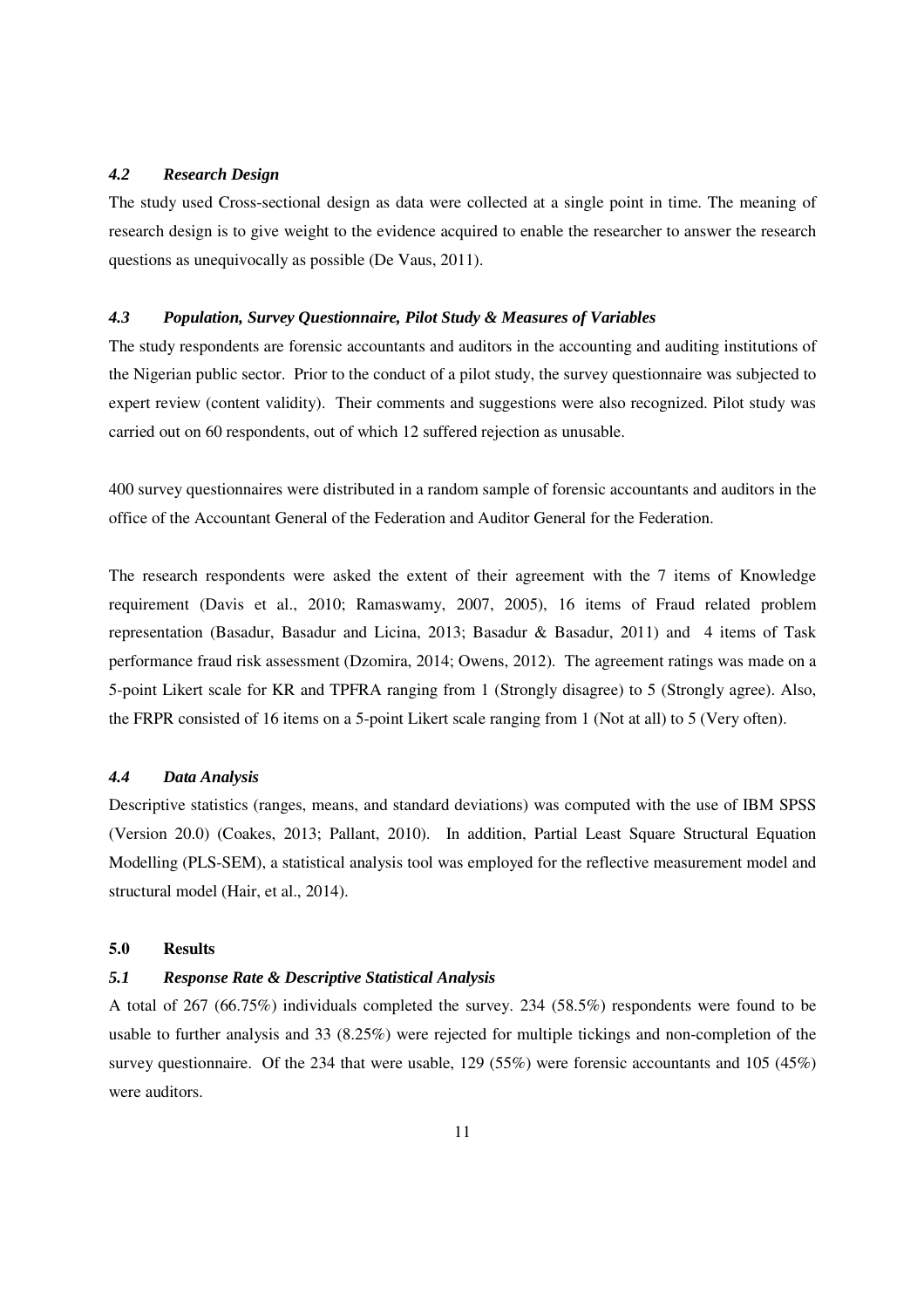Descriptive statistics for the Knowledge requirement, Fraud related problem representation and Task performance fraud risk assessment, is shown in TABLE 1.

# **INSERT TABLE 1**

Range, Mean and Standard Deviations of Respondents ( $N = 234$ )

Knowledge requirement construct recorded the highest scores ( $M = 4.75$ ,  $SD = 0.42$ ), whilst the lowest score obtained by the Fraud related problem representation construct ( $M = 4.34$ , SD = 0.64).

### *5.2 Evaluation of Results*

This study employs Partial least square structural equation modelling analysis in the assessment of the measurement model (reflective) and the structural model. Reflective measurement model comprises internal consistency (composite reliability), indicator reliability, convergent validity (average variance extracted), and discriminant validity (Hair *et al.*, 2014). Also, structural model evaluation consists of coefficient of determination  $(R^2)$ , predictive relevance  $(Q^2)$ , size and significance of path coefficients, and f 2 effect sizes (Hair *et al.*, 2014; Barclay *et al.*, 1995).

Chin (2010) found out that the old-fashioned parametric-based techniques for significance testing were not appropriate in PLS-SEM because of its non-distributional normality assumption of the observations in estimating parameters. In this study, Table 2 has shown that all outer loadings of the constructs KR, FRPR and TPFRA are well above the minimum acceptable level for outer loadings  $0.5 (0.708<sup>2</sup>)$ .

#### **INSERT TABLE 2**

Key Factor loadings and Cross loadings

Also, in the evaluation of the measurement model, Table 3 summarizes the model quality criteria convergent validity and reliability analysis. Similarly, the composite reliability (CR) values of 0.95 (KR), 0.93 (FRPR), and 0.95 (TPFRA) illustrate that all the three constructs have high levels of internal consistency reliability.

In this study, the AVE values of KR (0.82), FRPR (0.68), and TPFRA (0.82) are well above the minimum level of 0.50. Hence, the measures of the three reflective constructs have a high degree of convergent validity (Hair et al., 2014).

#### **INSERT TABLE 3**

Model Quality Criteria: Convergent Validity and Reliability Analysis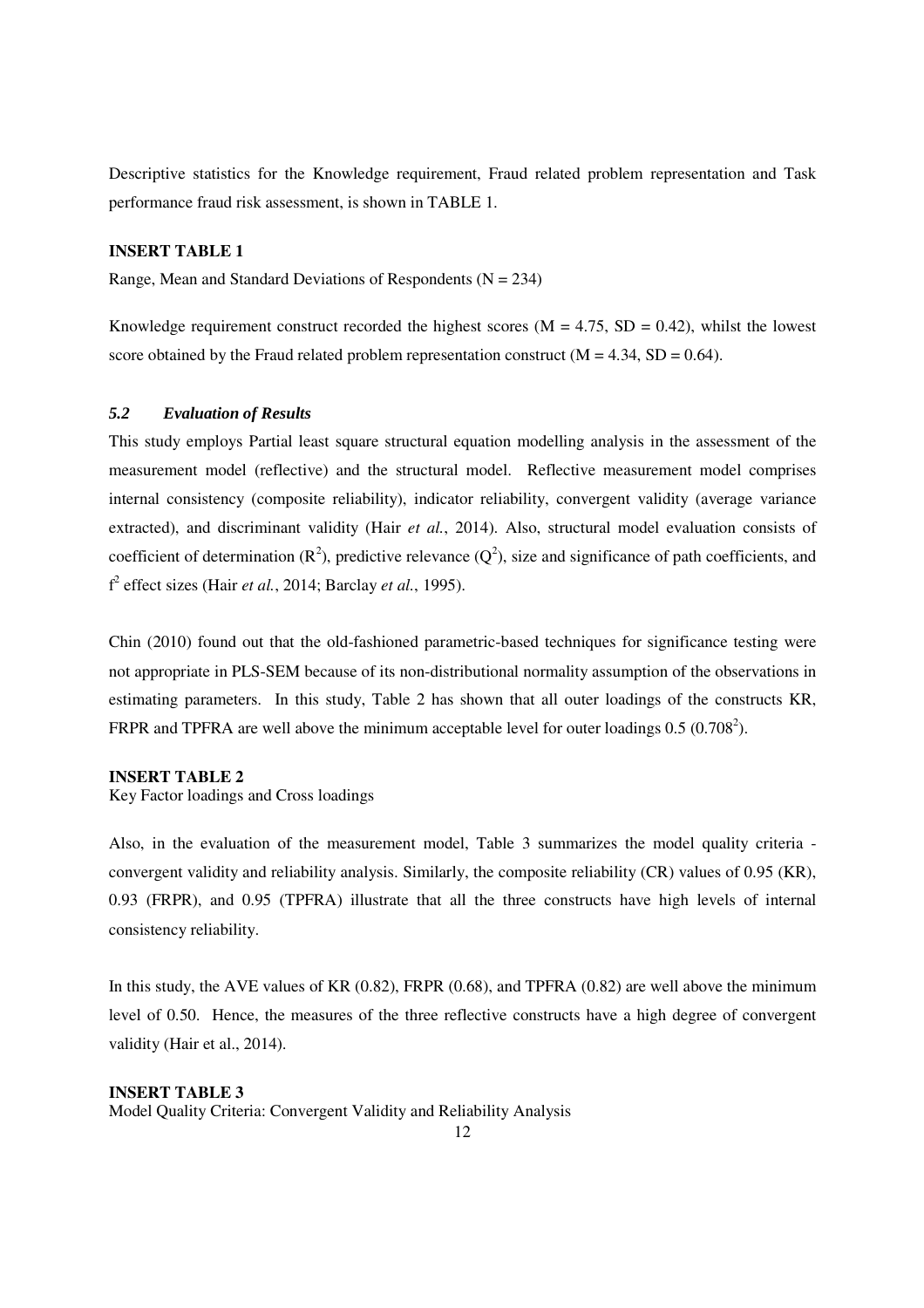According to Hair, Ringle, & Sarstedt (2011), any cross-loadings that exceed the indicators' outer loadings portends a discriminant validity problem. The outer loadings of FRPR13 (0.854), KR1 (0.940), and TPFRA1 (0.906) show greater loadings than all of their loadings on other constructs, that is, the cross-loadings (Table 2 & Table 3).

The square root of the AVE values and the latent variable correlations was compared in adherence to the Fornell-Lacker (1981) criterion (Hair *et al.*, 2010). The logic behind the conservative approach indicates that a construct shares more variance with its associated indicators than with any other construct.

#### **INSERT TABLE 4**

Correlations and Discriminant Validity

#### **INSERT FIGURE 3**

PLS-SEM Algorithm Direct Effects Results: KR on TPFRA, KR on FRPR and FRPR on TPFRA

Hair *et al.*, (2014) found that PLS-SEM fits the model to the sample data to obtain the best parameter estimates by maximising the explained variance of the endogenous latent variable(s). There are two hypotheses that were formulated to answer the research questions highlighted in 1.3. Figure 4 represents the essential criteria for assessment of the structural model.

#### **INSERT FIGURE 4**

Results of the Bootstrapping Structural Model

# *5.3 Evaluating R<sup>2</sup> of the Model*

The  $R<sup>2</sup>$  denotes the amount of explained variance of the Task performance fraud risk assessment construct of the structural model. Prior research has shown that a well-developed path model should deliver sufficiently high  $R^2$  values to describe Knowledge requirement construct. This study recorded  $R^2$  values of 0.42 (medium) and 0.80 (substantial) for Fraud related problem representation and Task performance fraud risk assessment respectively, thus establishing substantial amount of explained variance according to Chin (2010) and Albers (2010) baseline criteria of 0.25 (weak), 0.50 (medium), and 0.75 (substantial).

# 5.4 Evaluating effect size  $f^2$  values in the structural model

The  $f^2$  effect size captures the contribution of Knowledge requirement construct to the  $R^2$  value of Task performance fraud risk assessment construct of the structural model. The guidelines for evaluating  $f^2$  are that values of 0.02, 0.15, and 0.35 respectively represent small, medium, and large effects (Cohen, 1988)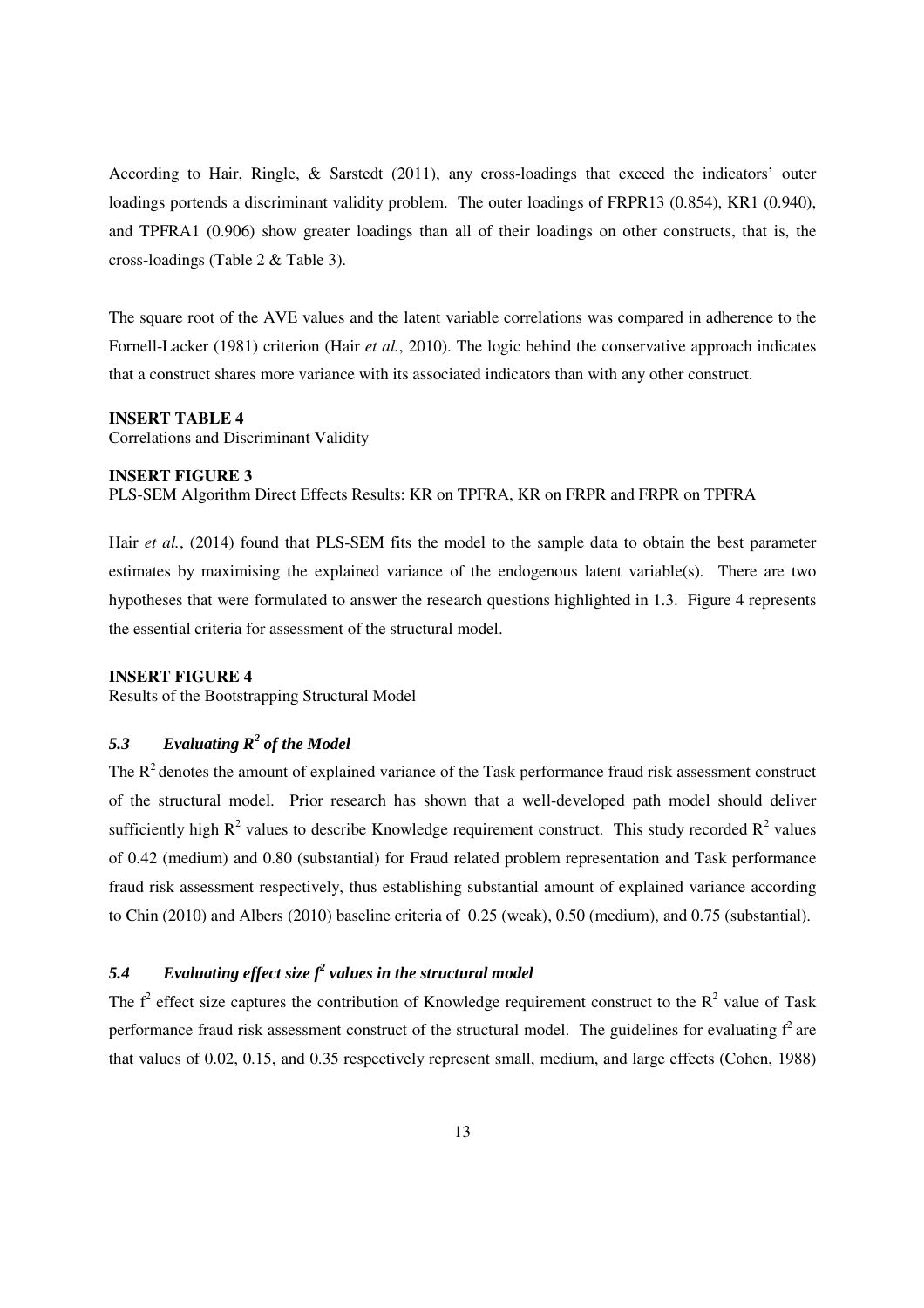of the endogenous latent variable. Table 5 describes the evaluation of  $f^2$  effect size on the structural model of this study.

#### **INSERT TABLE 5**

Assessing  $f^2$  effect sizes of the Structural Model

The Task performance fraud risk assessment recorded  $f^2$  effect size of Knowledge requirement (0.20), which belongs to a medium effect size. This size confirms the evaluation criteria to have been met. It also demonstrated the contribution of the Knowledge requirement construct to the target construct of Fraud related problem representation.

# 5.5 Evaluating the Predictive Relevance  $Q^2$  of the Structural Model

The study examines the  $Q^2$  predictive relevance value based on Geisser (1974) and Stone (1974). Literature has shown that when the SEM-PLS exhibits predictive significance, it accurately predicts the data points of indicators in reflective measurement model of endogenous constructs (Hair *et al.*, 2014). Similarly, the  $Q^2$  values larger than zero show the path model's predictive relevance for TPFRA. For this study, the  $Q^2$  value is obtained by using the blindfolding procedure for a set distance D of 7, (Hair *et al.*, 2014), and as represented in Table 6

#### **INSERT TABLE 6**

Assessing the predictive relevance of  $Q^2$  values in the structural model

The TPFRA construct evaluation specifies  $Q^2$  effect size of KR (0.04) as belonging to a small effect size by a confirmation that the assessment criteria to have been considered in line with Cohen's (1988) criteria.

#### *5.6 Direct Hypothesis*

#### **INSERT TABLE 7**

Direct relationship effects of KR and FRPR on TPFRA

This Table 7 and Figure 4 indicate direct relationships between KR, FRPR and TPRA and signify three circumstances. First, the result shows that KR maintained significant association with: a) TPFRA (beta = 0.085; t = 2.238; p = 0.000), and b) FRPR (beta = 0.648; t = 17.435; p = 0.000). Also, a very strong relationship between FRPR and TPFRA (beta =  $0.949$ ; t =  $31.409$ ; p =  $0.000$ ). The results highlight that among the two criterions of KR, FRPR recorded the highest significant path coefficient (beta  $= 0.648$ ).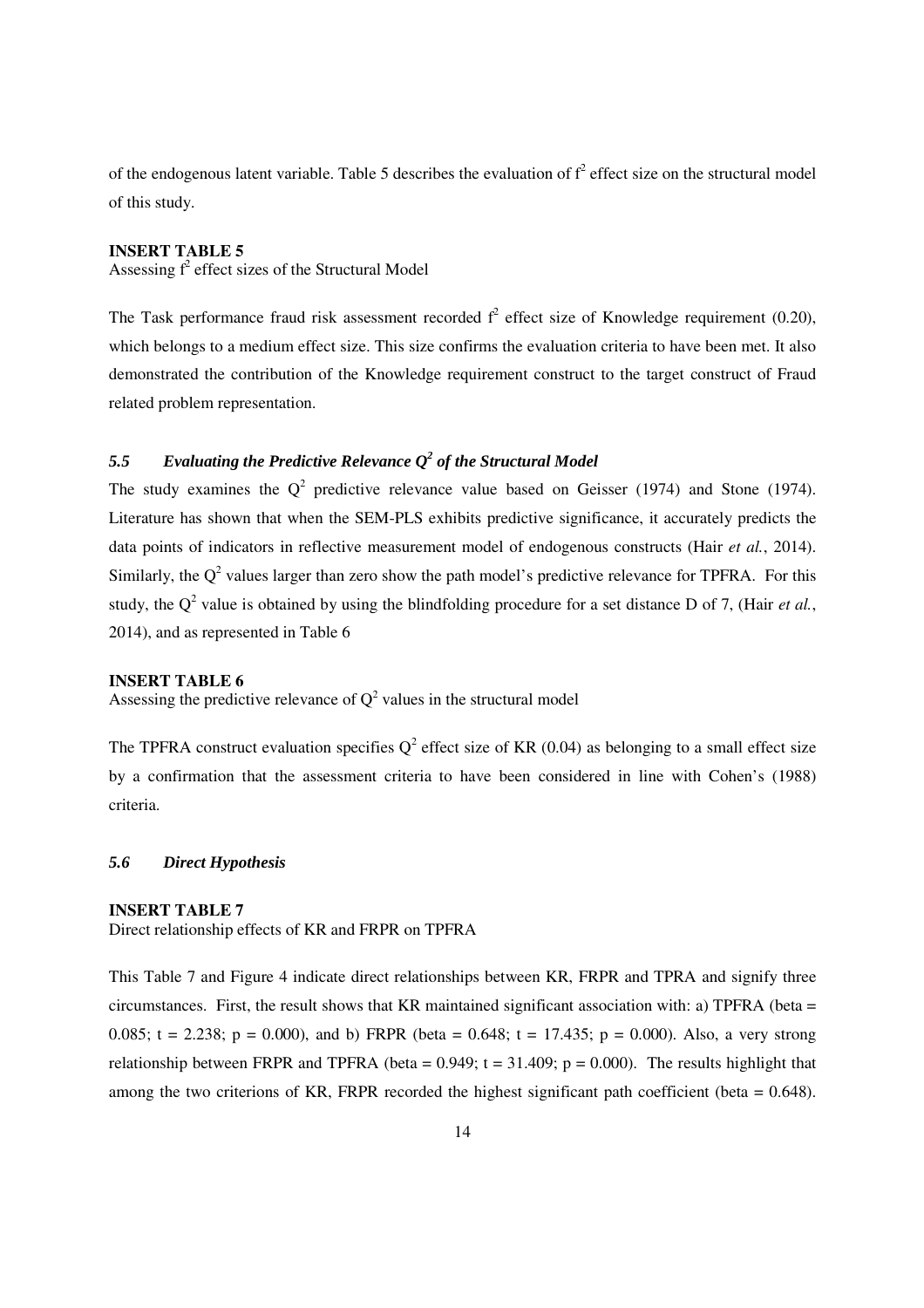This explains KR contribution as the most significant predictor of FRPR and TPFRA of forensic accountants and auditors in the Nigerian public sector. Consequently, the hypotheses – H1, H2 and H3 are well supported and accepted by this study.

#### *5.7 Mediation Hypothesis*

Table 8 demonstrates the indirect relationship of FRPR on KR, and TPFRA through the path coefficient, the standard error, the *t* values, the *p*-values of the PLS-SEM structural model and the decision adopted.

## **INSERT TABLE 8**

*PLS-SEM Mediation and Bootstrap of the Indirect hypothesised path* 

The study employed multiple regression analyses to assess each component of the mediation model. First, it was found that KR was positively associated with TPFRA (beta = .85, t  $(232)$  = 22.030, p = .000). Second, it was also established that KR was positively related to FRPR (beta = .75, t (232) = 16.811, p = .000). Third and last, the mediator, FRPR was positively related to TPFRA (beta = .68, t (232) = 13.032, p = .000). Results confirmed the mediating role of FRPR on the relationship between KR and TPFRA (beta  $= .51$ , CI = .42 to .61). Also, the results indicated the direct effect of KR on TPFRA to be significant (beta = .52, t (232) = 9.784,  $p = .000$ ) when controlling for FRPR. It suggests partial mediation. Thus, hypothesis 4 and as demonstrated in TABLE 8, and Figure 5 of this study is supported.

# **INSERT FIGURE 5**

FRPR on the influence of KR and TPFRA

# **6.0 Discussions**

# *6.1 Introduction*

In this study, Task performance fraud risk assessment describes the ability of the forensic accountant and the auditor to assess the risk of fraud to a defined level in the real working environment. This study found that in relation to accounting and auditing profession, Knowledge requirement and Fraud related problem representation have significant relationships with Task performance fraud risk assessment.

Knowledge requirement refers to the attribute and proficiency competences of the forensic accountant and the auditor necessary to discharge technical and innovative task with respect to fraud prevention, detection and response (Popoola *et al.*, 2013a). The current findings provide support for the hypothesis H1 and also agree with the previous research of Davis et al., (2010) that found a positive relationship.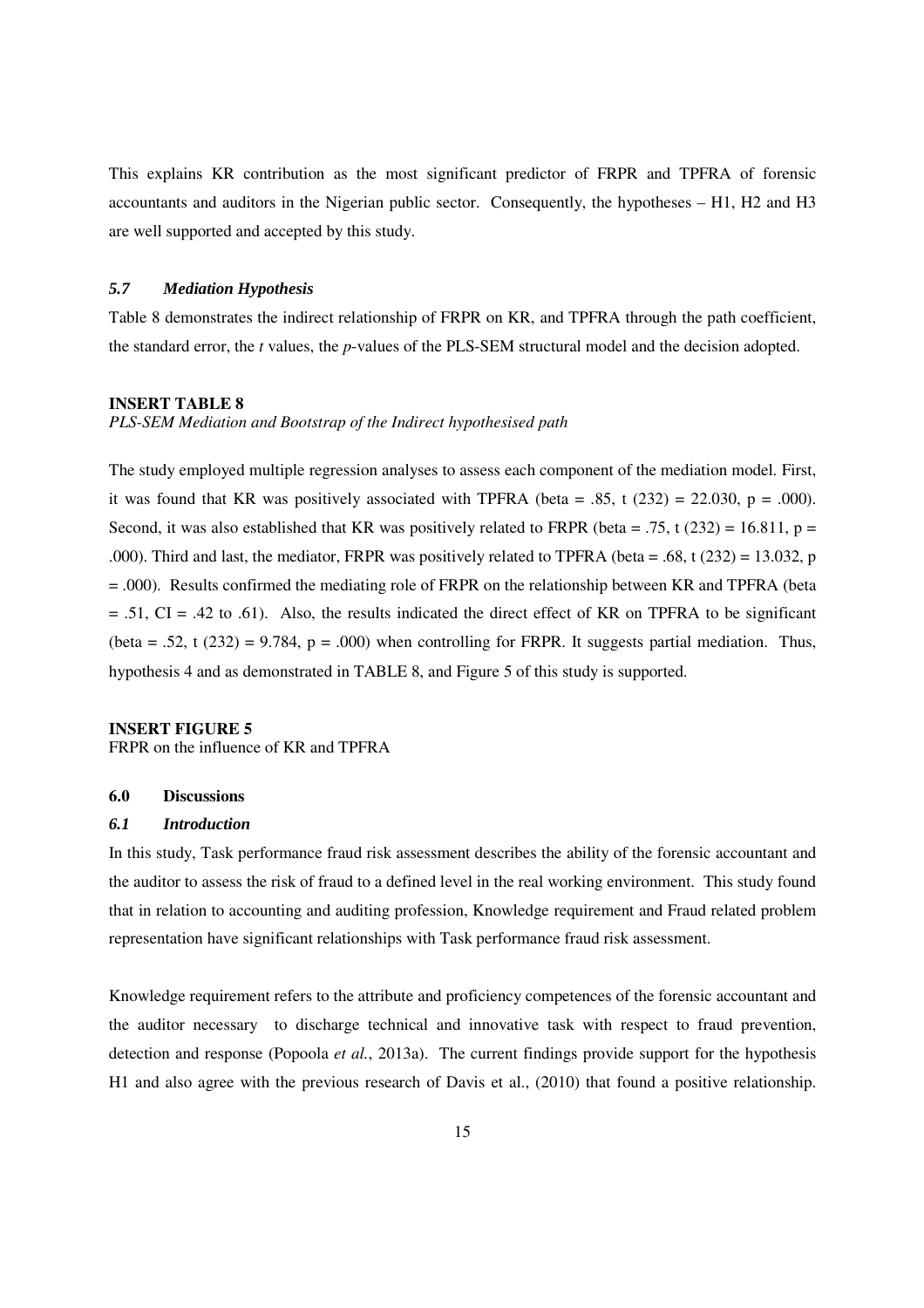The result in knowledge development would correspondingly upturn their proficiency competences; create awareness and understanding of the fraud schemes.

Fraud related problem representation is described in this study as an internal cognitive framework that embodies an individual's understanding and interpretation of a problem situation (Greeno, 1977; Chi et al., 1981), especially in fraud prevention, detection and response (Popoola *et al.*, 2013b; Chui, 2010). The finding provides support for the hypothesis H2 and agrees with the previous research (Chui, 2010) that found a positive relationship.

Task performance fraud risk assessment is the substratum of the audit assignment. The finding provides support for the hypothesis H3 and agrees with the previous study of Chui (2010) that found a positive relationship between Fraud related problem representation and Task performance fraud risk assessment.

Importantly, the result of the mediating effect represents the significant contribution of this study. The findings provide support for this hypothesis H4.

# *6.2 Contributions/Implications of the Study*

# **6.2.1 Theoretical contributions**

- 1. This study expanded the task performance fraud risk assessment literature within the organizational context in a developing country, Nigeria;
- 2. It also established the mediating influence of fraud related problem representation on the relationship between knowledge requirement (forensic accountant and auditor) and task performance fraud risk assessment;
- 3. The study confirmed the positive influence of Fraud related problem representation on Task performance fraud risk assessment;
- 4. This study proved the positive influence of knowledge (forensic accountant and auditor) on fraud related problem representation; and
- 5. It established the significant positive direct relationship of Knowledge requirement on Task performance fraud risk assessment.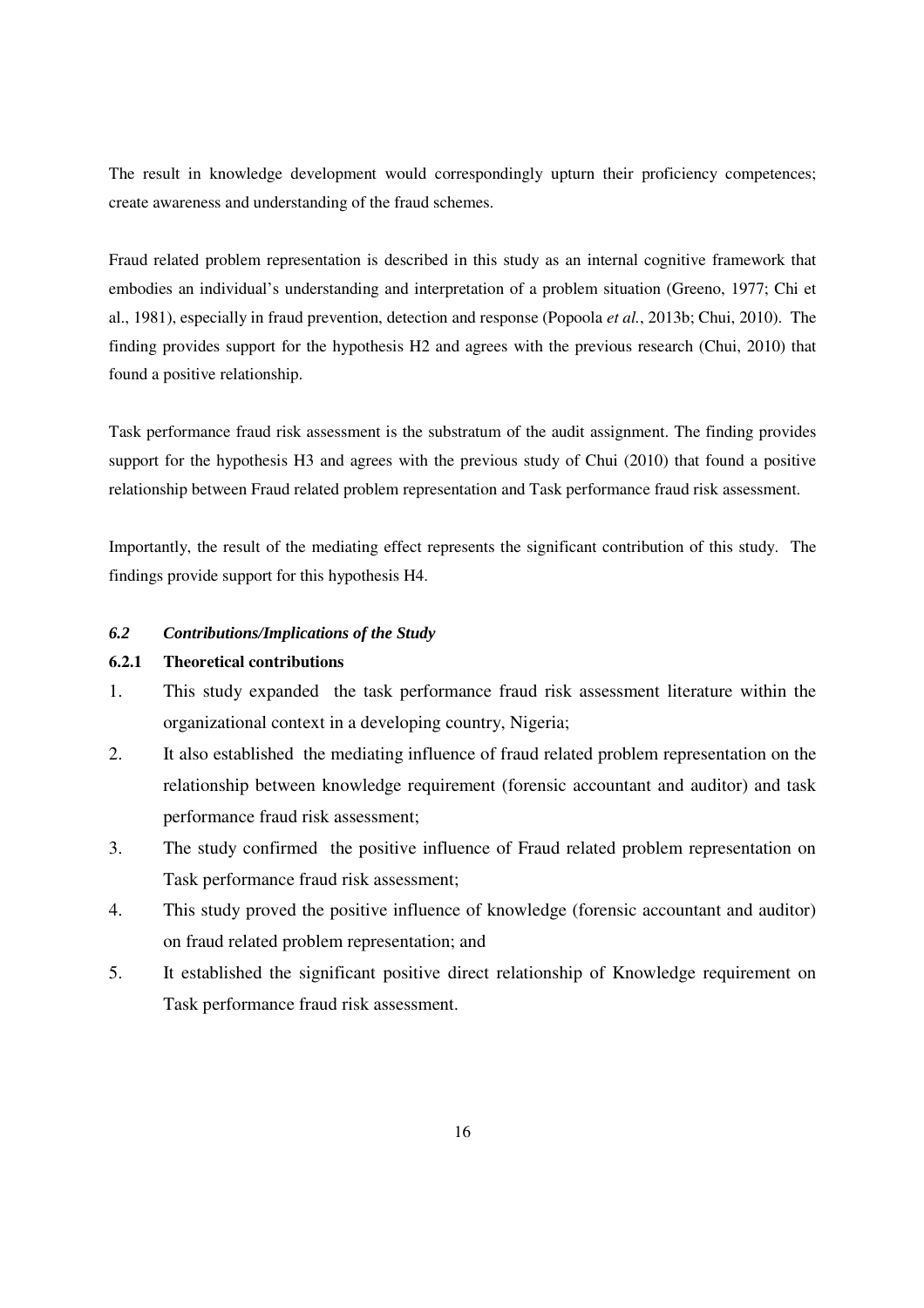# **6.2.2 Methodological Contributions**

- 1. The study adopted quantitative research with Cross-sectional design that is unique in having more successes than other designs towards achieving representativeness in order to generalize the results obtained in a sample of the wider population the sample represents;
- 2. The use of respondents who are real professional people (forensic accountant and auditor) instead of student surrogates; and
- 3. The use of PLS-SEM Algorithm and Bootstrapping statistical analysis techniques provide prospect for testing the robustness and predictive power of the tool in exploratory relationships of the constructs and also because of the ever increasing importance of understanding latent phenomena such as attitudes, attributes, consumer perceptions, or intentions as well as their impact on organisational performance measures (Hair et al., 2014; Kline, 2005; Hershberger, 2003).

# **6.2.3 Managerial/Practical**

- 1. This study revealed the value of knowledge (forensic accountant and auditor) as a significant capability requirement in the workplace;
- 2. It showed the importance of fraud related problem representation as a mental representation in understanding and interpretation of a task performance in the workplace;
- 3. The study revealed the significance of Task performance fraud risk assessment as a primary competence requirement in the areas of fraud detection, prevention/deterrent and response;
- 4. It also explained the importance of fraud related problem representation as a significant mediating variable on knowledge (forensic accountant and auditor) and task performance fraud risk assessment;
- *5.* The study has the potentials to contribute to the regulatory, institutional and legal framework in the accounting and auditing systems in Nigeria.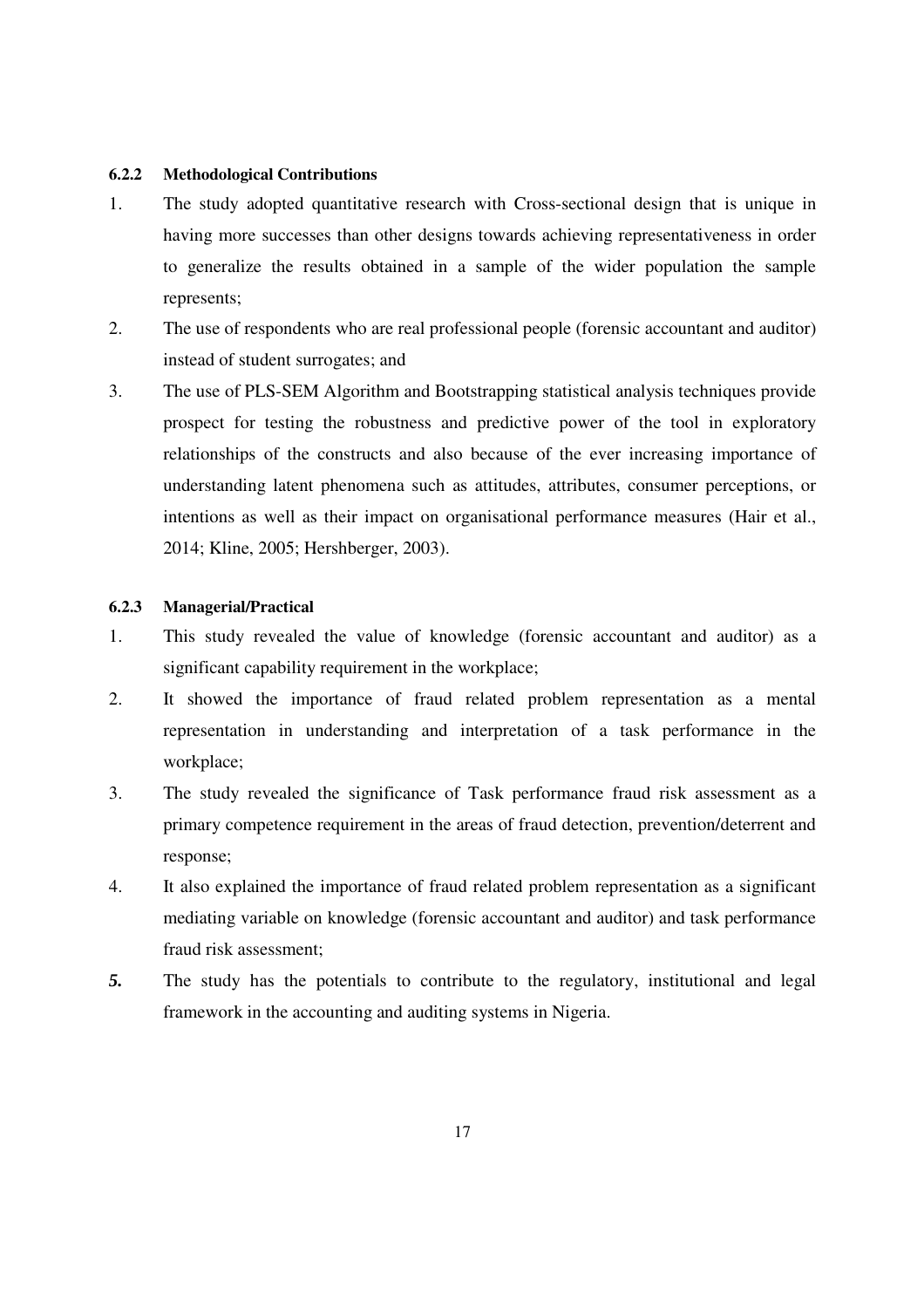# *6.3 Limitations and Future Research*

The first limitation of this research deals with fraud and corrupt practices in a developing country, Nigeria. Examining the mediating influence of FRPR on KR and TPFRA in the public sector could be considered as sensitive and raise the issue of bias. The second limitation is the adoption of cross-sectional design in which data are collected at one point in time.

Future research could include professional ethics. Ethics is significant in order for the profession to make available excellent services in the areas of fraud prevention, detection and response. Ethics (forensic accountant and auditor) can serve as a mediator in a model involving KR and TPFRA.

#### *6.4 Conclusion*

This study presented a detailed analysis of the mediating impact of FRPR on TPFRA and KR requirement (forensic accountant and auditor) in the Nigerian public sector. Although, TPFRA has been widely researched, most of the attempts are fragmented and in piecemeal (Davis et al., 2010; Wuerges, 2011; Chui, 2010). It also examined the relationship between KR and TPFRA, the relationship between KR and FRPR and the relationship between the FRPR and TPFRA beyond the ordinary scope of western countries. The findings confirmed that FRPR did influence TPFRA. The current study listened to the clarion calls to examine auditor's inability to detect and prevent fraud (Chui, 2010; Davis et al., 2010; Boritz et al., 2008; Knapp & Knapp, 2001) and the PCAOB (2004) recommendation for future research as to whether forensic accountants are capable and competent than auditors in detecting fraud.

This study provided, perhaps for the first time, analysis of the relationship between Knowledge requirement and Task performance fraud risk assessment by integrating the mediating influence of Fraud related problem representation. It also created consciousness of fraud schemes among the auditors and accountants in the Nigerian public sector. This can be achieved through training and acquisition of forensic accounting knowledge amongst others.

Lastly and in agreement with Houck et al., (2006) study, fraud and forensic accounting affect the accounting profession every day and it is the responsibility of the State to design appropriate procedures and controls that will usher in a systematic reduction in fraud.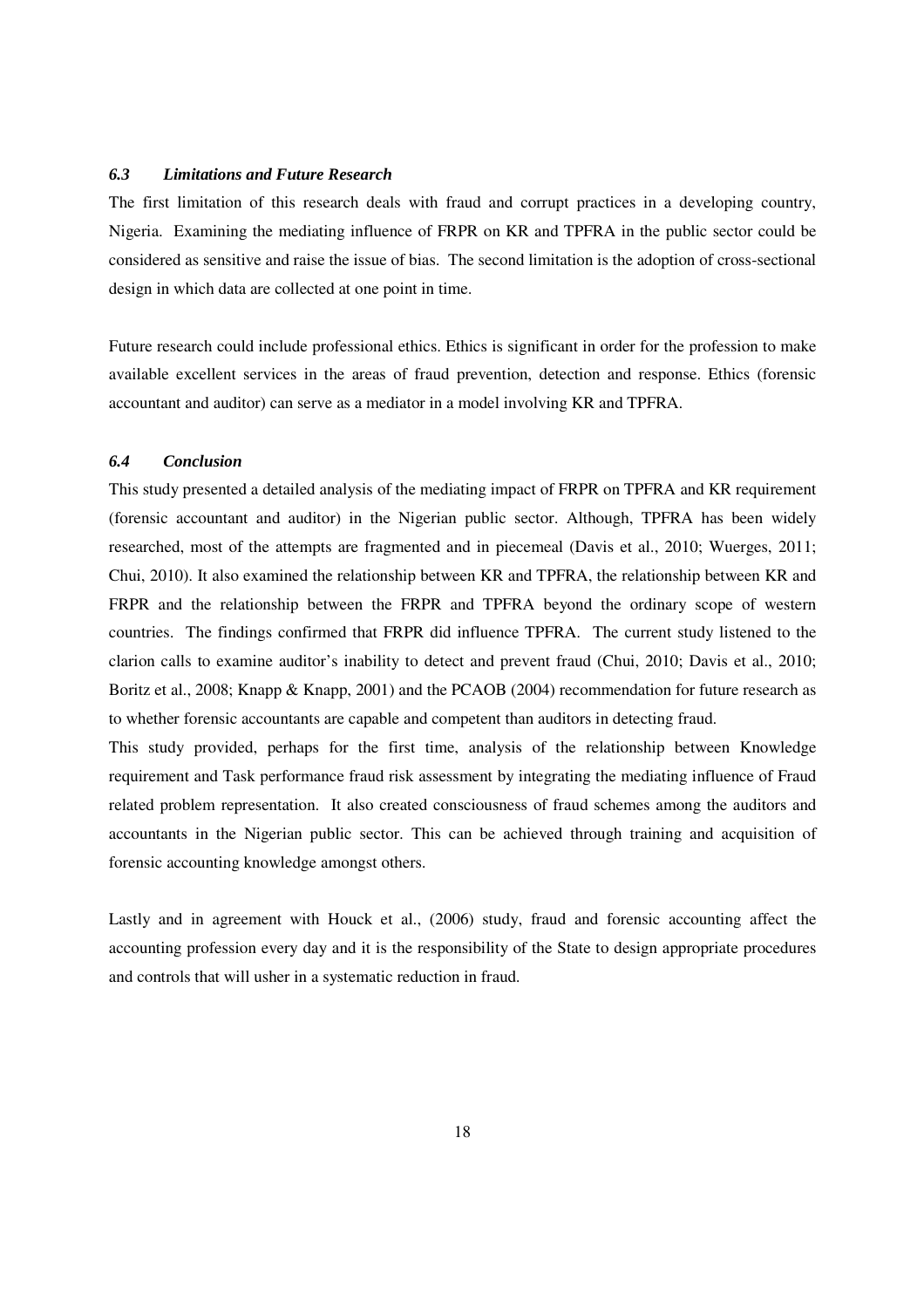#### **References**

ACFE. 2010. Report to the Nations on Occupational Fraud and Abuse. Association of Certified Fraud Examiners. Austin, TX: ACFE.

Adebisi, F. A. 2011. Audit, Investigation and Forensics: Similarities and Differences. Institute of Chartered Accountants of Nigeria: Forensic, Audit & Investigation Faculty, February.

AICPA. 1997. Statement on Auditing Standards (SAS) No. 82: Consideration of Fraud in a Financial Statement Audit (American Institute of Certified Public Accountants, Durham).

AICPA. 2002. American Institute of Certified Public Accountants. Statement on Auditing Standards (SAS) No. 99, Consideration of Fraud in a Financial Statement Audit (AICPA, Professional Standards, vol. 1, AU Sec. 316.50).

AICPA. 2008. Forensic and Valuation Services: Overview of Certified in Financial Forensics (CFF) Credential (American Institute of Certified Public Accountants, Durham. Retrieved September, 2009, from http://fvs.aicpa.org/Memberships/ Overview+of+Certified+in+Financial+Forensics+Credential. Htm

Albers, S. 2010. PLS and success factor studies in marketing, In: Esposito Vinzi, V., Chin, W.W., Henseler, J., Wang, H. (Eds.), *Handbook of Partial Least Squares: Concepts, Methods and Applications*  (Springer Handbooks of Computational Statistics Series, vol. II). Springer, Heidelberg, Dordrecht, London, New York, pp. 409-425.

Albrecht, W.S. & Willingham, J.J. 1993. "The Auditors Responsibility to Detect and Report Errors and Irregularities", In The Expectation Gap Standards - Progress, Implementation Issues, Research Issues, New York, American Institute of Certified Public Accountants.

Allen, R. D., Hermanson, D. R., Kozloski, T. M., & Ramsay, R. J. 2006. "Auditor Risk Assessment: Insight from the Academic Literature." Accounting Horizons 20 (2): 157-177.

Arens, A., & Loebbecke, J. 1996. Auditing: an integrated approach. (6th Ed.) Prentice Hall, Englewood Cliffs, NJ.

Bammeke, S. A. 2008. Public Sector Accounting and Finance for Decision Making. Lagos, Sab & Associates Limited.

Barclay, D., Higgins, C., & Thompson, R. 1995. The partial least squares (PLS) approach to causal modelling. *Technology Studies*, 2, 285-323.

Basadur, M., Basadur, T., & Licina, G. 2013. Simplexity Thinking. Encyclopedia of Creativity, Invention, Innovation and Entrepreneurship, 1617-1634.

Basadur, M., & Basadur, T. 2011. Where are the generators?. Psychology of Aesthetics, Creativity, and the Arts, 5(1), 29.

Bedard, J., & Chi, M. T. H. 1993. "Expertise in Auditing." Auditing: A Journal of Practice and Theory 12 (Supplement): 21-45.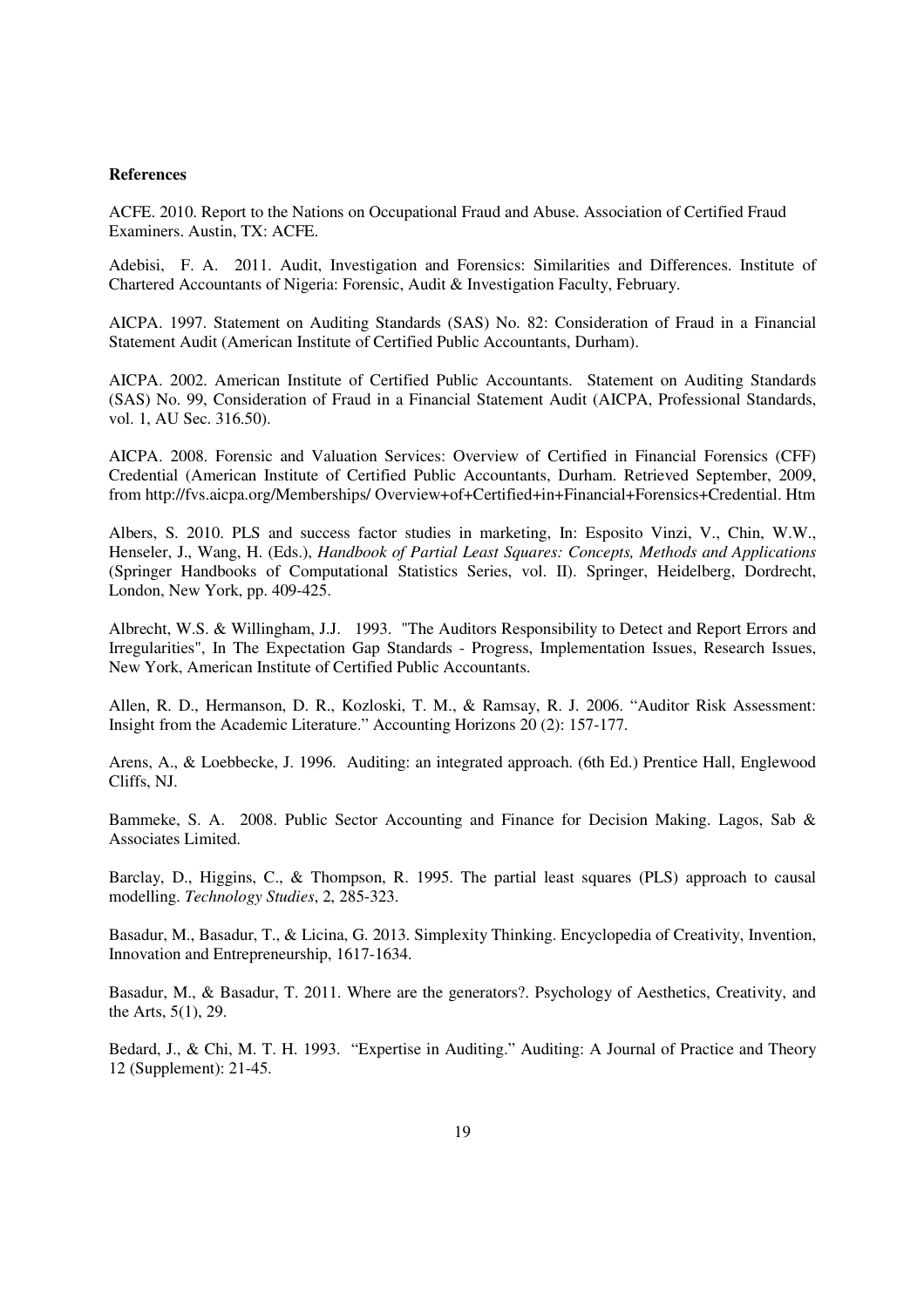Bierstaker, J. L., Bedard, J. C., & Biggs, S. F. 1999. "The Role of Problem Representation Shifts in Auditor Decision Processes in Analytical Procedures." Auditing: A Journal of Practice and Theory 18 (1): 18-36.

Bloomfield, R. J. 1997. Strategic Dependence and the Assessment of Fraud Risk: A Laboratory Study: The Accounting Review, Vol. 72, No. 4, p. 517-538

Boritz, J. E., Kotchetova, N., & Robinson, L. A. 2008. "Planning Fraud Detection Procedures: Fraud Specialists vs. Auditors." Working Paper: University of Waterloo.

Chi, M. T. H., Feltovich, P. J., & Glaser, R. 1981. "Categorization and Representation of Physics Problems by Experts and Novices." Cognitive Science 5: 121-152.

Chin, W. W. 2010. How to write up and report PLS analyses. In Esposito, V., *et al.* (eds.), *Handbook of Partial Least Squares* (pp. 655 – 688). New York: Springer-Verlag.

Christ, M. Y. 1993. "Evidence on the Nature of Audit Planning Problem Representations: An Examination of Auditor Free Recalls." The Accounting Review 66 (2): 304-322.

Chui, L. 2010. An experimental examination of the effects of fraud specialist and audit mindsets on fraud risk assessments and the development of fraud-related problem representation. ProQuest LLC, UMI 3436520, 789 East Eisenhower Parkway, USA.

Coakes, S. J. (2013). SPSS: Analysis without anguish: version 20.0 for Windows. John Wiley & Sons Australia, Ltd. Milton, Qld 4064.

Cohen, J. 1988. Statistical Power Analysis for the Behavioural Sciences, 2nd ed. Lawrence Erlbaum Associates, Hillsdale, NJ.

Cushing, B. E., Graham, L. E., Palmrose, Z. V., Roussey, R. S., & Solomon, I. 1995. "Risk Orientation." In Bell, T. B., & Wright, A. M. (Ed.), Auditing Practice, Research, and Education: A Productive Collaboration (pp. 11-54). New York, NY: American Institute of Certified Public Accountants, Inc.

Daniel, A. & Lee, B. 2006. Forensic Accountants appearing in the Literature. Retrieved March 10, 2012 at *www.bus.lsu.edu/accounting/faculty/lcrumbley/forensic.html* Davia, H. R. 2000. *Fraud 101: Techniques and Strategies for Detection*. New York, NY: John Wily and Sons, Inc.

Davis, C., Farrell, N., & Ogilby, S. 2010. Characteristics and Skills of the Forensic Accountant. American Institute of Certified Public Accountants FVS Section

De Vaus, D. A. 2011. Research Design in Social Research. Sage Publications Ltd, London.

Durkin, R., & Ueltzen, M. 2009. The Evolution of The CFF Credential, The Practicing CPA, July/August.

Dzomira, S. 2014. Internal Controls and Fraud Schemes in Not-For-Profit Organisations: A Guide to Good Practice. Research Journal of Finance and Accounting, 5(2), 118-126.

Fornell, C., & Larcker, D. F. 1981. Evaluating structural equation models with unobservable and measurement error. *Journal of Marketing Research,* 18, 39- 50.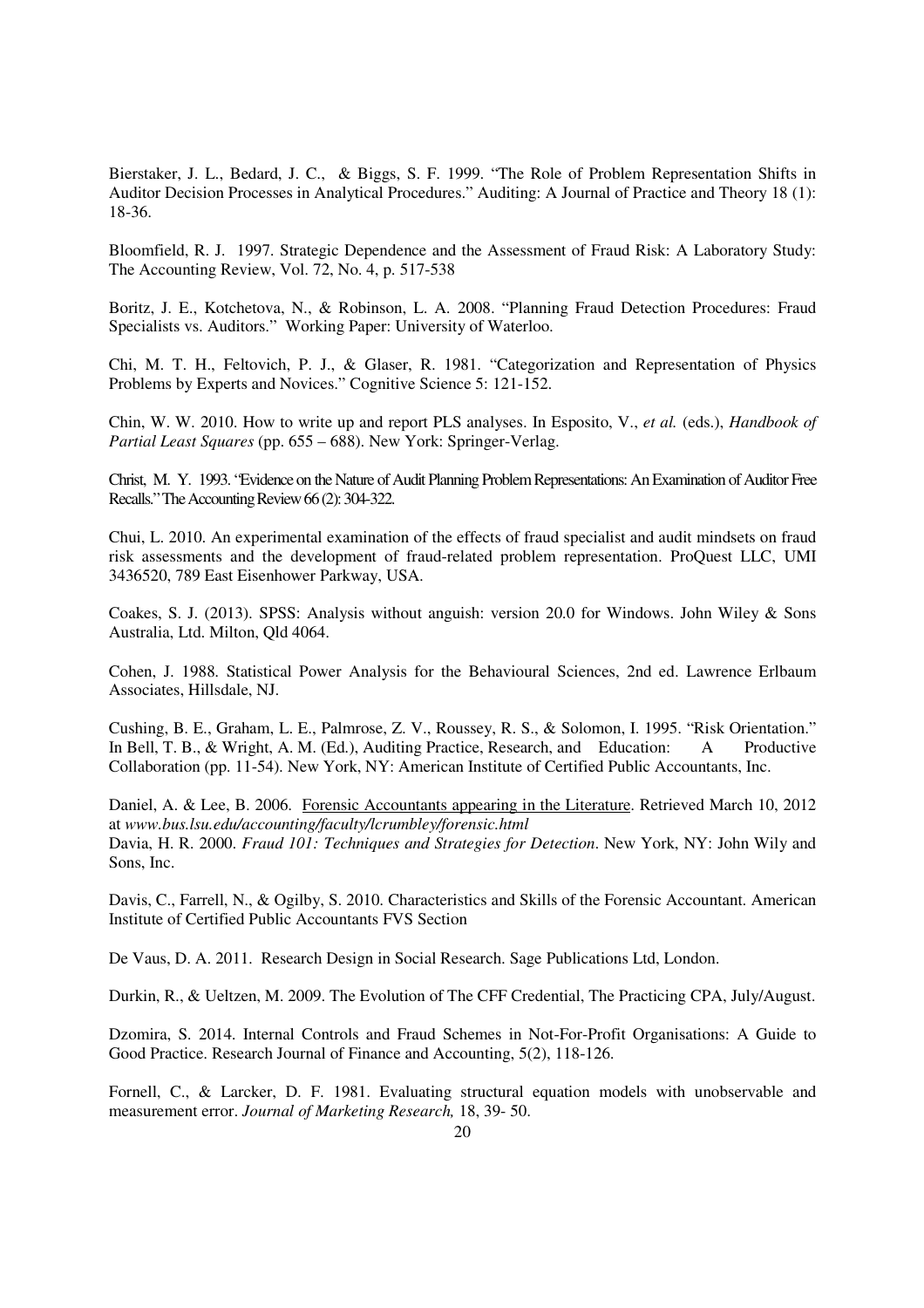Gagné, R. M., & White, R. T. 1978. "Memory Structures and Learning Outcomes." Review of Educational Research 48 (2): 187-222.

Geisser, S. 1974. A predictive approach to the random effects model. Biometrika, 61, 101-107.

Greeno, J. G. 1977. "Process of Understanding in Problem Solving." In Castellan, N. J., Pisoni, D. B., & Potts, G. R. (Ed.), Cognitive Theory. Vol. 2. (Pp. 43-82). Hillsdale, NJ: Lawrence Erlbaum Associates, Publishers.

Gupta, A. K., & Govindarajan, V. 2002. "Cultivating a Global Mindset." Academy of Management Executive 16 (1): 116-126.

Hair, J. F., Hult, G. T. M., Ringle, C. M., & Sarstedt, M. 2014. A Primer on Partial Least Squares Structural Equation Modeling (PLS-SEM). Sage, Thousand Oaks.

Hair, J. F., Ringle, C. M., & Sarstedt, M. 2011. PLS-SEM: Indeed a silver bullet. Journal of Marketing Theory and Practice 19 (2), 139-151.

Hair, J. F., Jr., Black, W. C., Babin, B. J., Andersen, R. E., & Tatham, R. L. (2010). Multivariate data analysis (7th Ed.). Upper Saddle River, NJ: Pearson Prentice Hall.

Hershberger, S. L. (2003). The growth of structural equation modeling. Structural Equation Modeling 10  $(1)$ : 35-46.

Hopwood, W. S., Leiner, J., & Young, G. R. 2008. Forensic Accounting. New York, NY: McGraw-Hill/Irwin.

Houck, M. M., Kranacher, M., Morris, B., Robertson, J., & Wells, J. T. 2006. Forensic Accounting as an Investigative Tool. The CPA Journal, August 1..

Huber, W. D. 2011. Forensic Accountants, Codes of Ethics and Forensic Accounting Corporations. Paper presented to the Southeast Section of the American Accounting Corporation, Destin, Florida, March 26.

Huber, W. D. & DiGabrielle, J. A. 2014. Research in Forensic Accounting - What Matters? Journal of Theoretical Accounting Research, 10(1), 40-70, 2014. Available at SSRN: http://ssrn.com/abstract=2417402. Retrieved February 12.

ICAN. 2005. Nigerian Standards on Auditing (NSA) No. 5: *The Auditor's Responsibility to Consider Fraud in an Audit of financial statements.* Institute of Chartered Accountants of Nigeria (ICAN). Lagos, Nigeria

ICAN. 2010. The Institute of Chartered Accountants of Nigeria Public Sector Accounting Study Pack. VI Publishers, Lagos, Nigeria.

IFAC. 2006a. International Accounting Education Standard Board (IES 8, 2006). Competence Requirements for Audit Professionals. International Federation of Accountants.

IFAC. 2006b. International Framework for Assurance Engagements. International Federation of Accountants.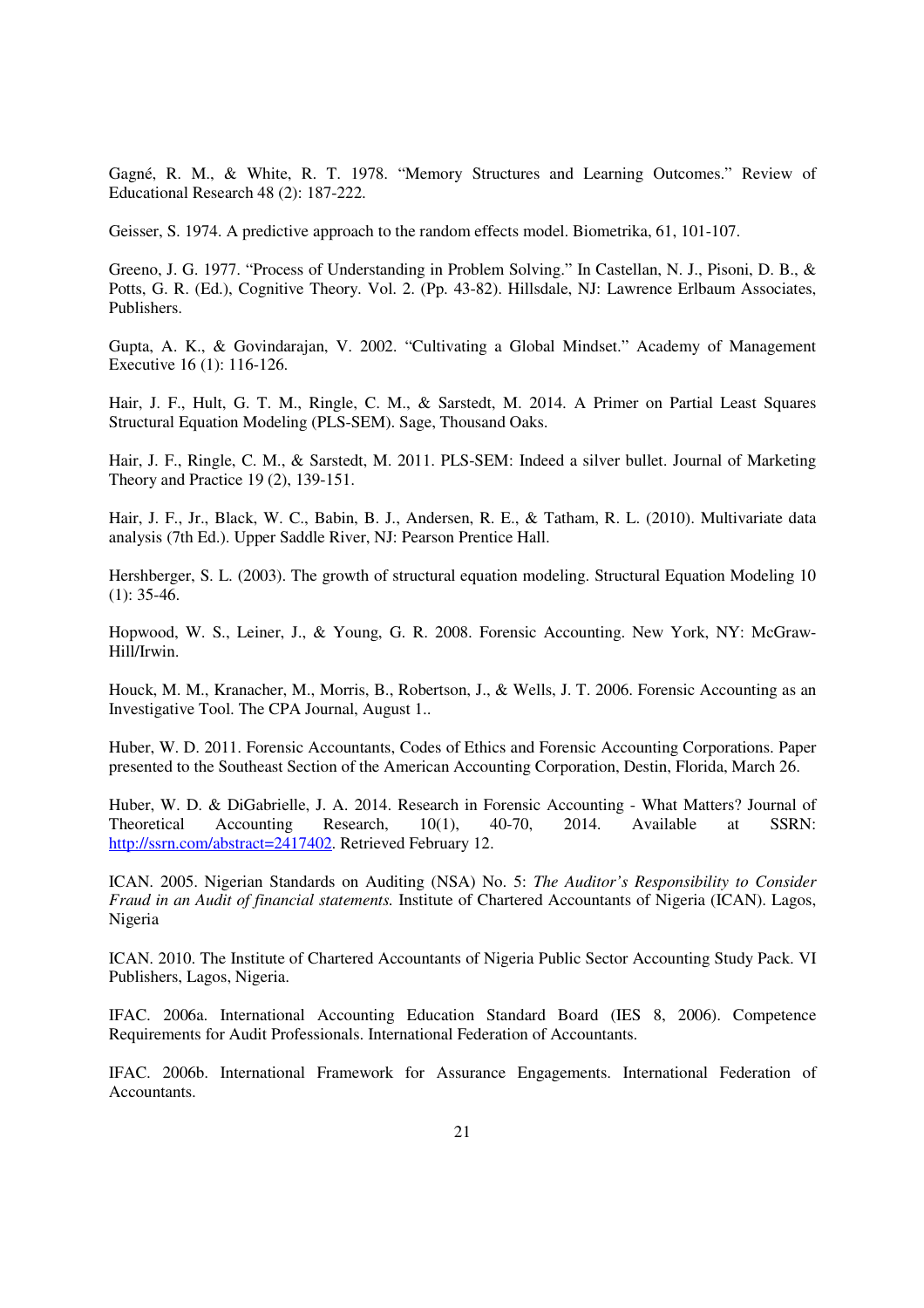IFAC. 2009a. International Standard on Auditing (ISA) No. 700: "Forming an Opinion and Reporting on Financial Statements. International Federation of Accountants.

IFAC. 2009b. International Standard on Auditing (ISA) No. 200: "Overall Objectives of the Independent Auditor and the Conduct of an Audit in Accordance with International Standards on Auditing." International Federation of Accountants.

Jamal, K. 2008. "Mandatory Audit of Financial Reporting: A Failed Strategy for Dealing with Fraud." Accounting Perspectives 7 (2): 97-110.

Joyce, E., & Biddle, G. 1981. "Anchoring and Adjustment in Probabilistic Inference in Auditing." Journal of Accounting Research 19: 120-145.

Kadous, K., & Sedor, L. 2004. "The Efficacy of Third-Party Consultation in Preventing Managerial Escalation of Commitment: The Role of Mental Representations." Contemporary Accounting Research 21 (1): 55-82.

Kleinman, G., & Palmon, D. 2007. Ability, Cognitive Fallibility, Procedural Instrumentality and Audit Group Judgment: An Exploration. Working Paper: Touro College.

Kline, R. B. (2005). Principles and practice of structural equation modelling. 2nd ed. New York: The Guilford Press.

Knapp, C. A., & Knapp, M. C. 2001. "The Effects of Experience and Explicit Fraud Risk Assessment in Detecting Fraud with Analytical Procedures." *Accounting, Organizations and Society* 26: 25-37.

Koonce, L. 1993. "A Cognitive Characterization of Audit Analytical Review." Auditing: A Journal of Practice and Theory 12 (Supplement): 57-76.

Lamorde, I. 2012. "Nigeria: More boost for corruption". A paper presentation on the EFCC Budget Defence at the Senate Chamber, Federal Republic of Nigeria. Vanguard Newspaper, November 27.

Olumide, O. (2012). KPMG Nigeria: Africa Fraud Barometer Result. (Headline) ThisDay Newspaper, November 23.

Owens, D. R. 2012. Fraud Risk Assessment Practices and Corporate Governance.

PCAOB. (2004). Standing Advisory Group Meeting: Financial Fraud (September 8–9). Public Company Accounting Oversight Board. Retrieved November 20, 2008, from http://www.pcaobus.org/Standards/Standing\_Advisory\_Group/Meetings/2004/09-08/Fraud.pdf.

PCAOB. 2008. Public Company Accounting Oversight Board. Standing Advisory Group. Retrieved December 2, 2008, from http://www.pcaobus.org/Standards/Standing\_Advisory\_Group/index.aspx

Pallant, J. (2010). SPSS Survival Manual: A step by step guide to data analysis using SPSS. 4th Ed. McGraw Hill.

Pichert, J. W., & Anderson, R. C. 1977. "Taking Different Perspectives on a Story." Journal of Educational Psychology 69 (4): 309-15.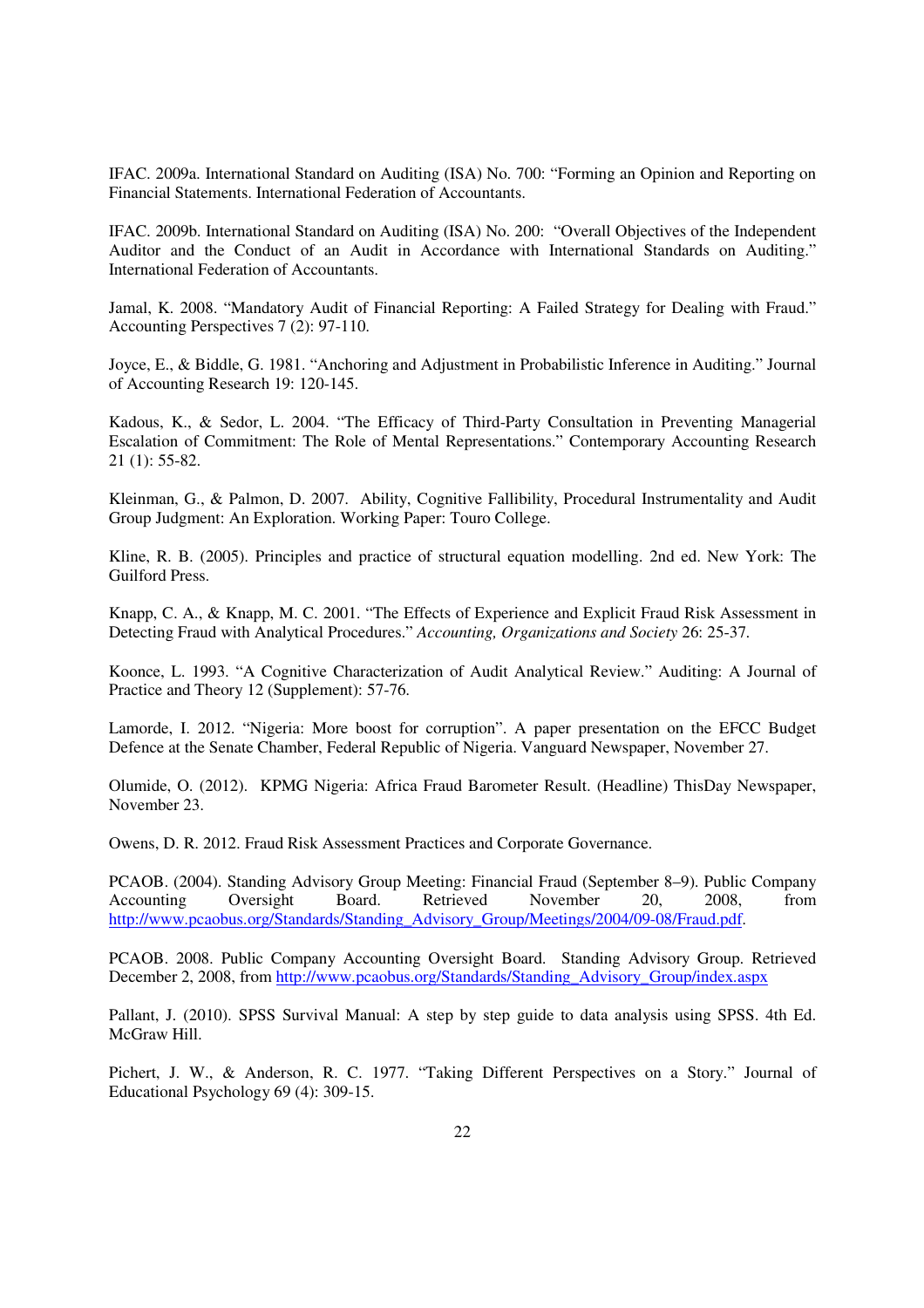Pitz, G. P., & Sachs, N. J. 1984. "Judgment and Decision: Theory and Application." Annual Review of Psychology 35: 139-163.

POB. 2000. Panel on Audit Effectiveness Report and Recommendations. Public Oversight Board. Stamford, CT: POB.

Popoola, O. M. J. 2014. Forensic Accountants, Auditors and Fraud: Capability and Competence Requirements in the Nigerian Public Sector. A thesis submitted to the Othman Yeop Abdullah Graduate School of Business, Universiti Utara Malaysia, in fulfillment of the requirement for the Degree of Doctor of Philosophy. Malaysia.

Popoola, O. M. J., Ahmad, A. C., & Samsudin, R. S. 2013a. Forensic accounting knowledge and skills on task performance fraud risk assessment: Nigerian public sector experience. Conference proceedings. Okinawa, Japan.

Popoola, O. M. J., Ahmad, A. C., Samsudin, R. S., & Hartini, A. 2013b. Task performance fraud risk assessment on forensic accountant knowledge and mindset in Nigerian public sector. Conference proceedings. Seoul, South Korea.

Preacher, K. J., & Hayes, A. F. 2008. Asymptotic and resampling strategies for assessing and comparing indirect effects in multiple mediator models. Behavior Research Methods, 40, 879–891.

Ramaswamy, V. 2005. Corporate Governance and the Forensic Accountant. *The CPA Journal*, v. 75, p. 69-70.

Ramaswamy, V. 2007. New Frontiers: Training Forensic Accountants Within The Accounting Program. *Journal of College Teaching & Learning.* September, v.4 (9).

Remenyi, D., Williams, B., Money, A., & Swartz, E. 1998. *Doing research in business and management: An introduction to process and method*. London: Sage Publication.

Singleton, T. W., Singleton, A. J., Bologna, G. J., & Lindquist, R. J. 2006. *Fraud Auditing and Forensic Accounting*. 3rd Ed. Hoboken, NJ: John Wiley and Sons, Inc.

Stone, M. 1974. Cross-validatory choice and assessment of statistical predictions. Journal of the Royal Statistical Society, 36, 111-147.

Torelli, C. J., &. Kaikati, A. M. 2009. Values as predictors of judgments and behaviors: The role of abstract and concrete mindsets. *Journal of Personality and Social Psychology*, *96* (1), 231.

Ugwu, C. (2012). "Nigeria: Court remands two in EFCC custody for alleged N14.6 million fraud. Leadership, November 26.

Wells, J. T. 2005. *Accountants need help fighting the war on fraud; ACFE founder urges antifraud Education* Press Release]. Retrieved November 13, 2012 from the Association of Certified Fraud Examiner. http://wwwacfe.om/about/press-release.asp?cpy=10-12-2005.

Wuerges, A. 2011. Auditors' Responsibility for Fraud Detection: New Wine in Old Bottles? Retrieved on November 3, 2012 at http://www.scribd.com/doc/63671899/Auditors-Responsibility-for-Fraud-Detection,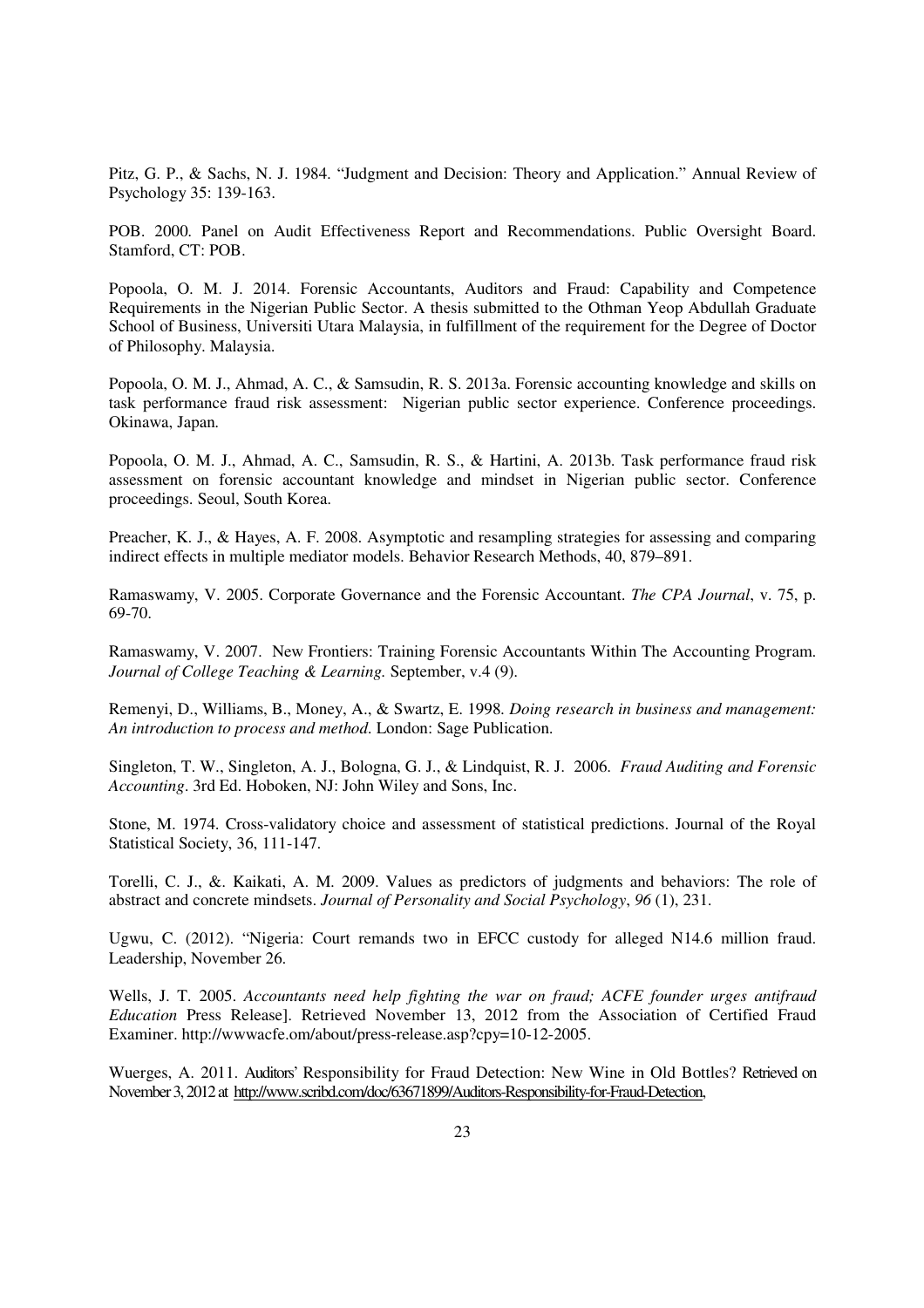# **TABLES AND FIGURES**



**Figure 1** Theoretical Framework: Mediating effect of Fraud Related Problem Representation on Knowledge Requirement and Task Performance Fraud Risk Assessment model

| Range, Mean and Standard Deviations of Respondents $(N = 234)$ |  |
|----------------------------------------------------------------|--|
|----------------------------------------------------------------|--|

| <b>Construct</b> | N   | Minimum | <b>Maximum</b> | Mean  | <b>Std. Deviation</b> |
|------------------|-----|---------|----------------|-------|-----------------------|
| KR               | 234 | 3.500   | 5.000          | 4.754 | 0.423                 |
| <b>FRPR</b>      | 234 | 3.500   | 5.000          | 4.345 | 0.640                 |
| <b>TPFRA</b>     | 234 | 3.000   | 5.000          | 4.436 | 0.578                 |

#### **Table 2**

Key Factor loadings and Cross loadings

| o<br><b>Latent Variable</b>     | <b>Indicators</b> | <b>FRPR</b> | <b>KR</b> | <b>TPFRA</b> |
|---------------------------------|-------------------|-------------|-----------|--------------|
|                                 | FRPRR13           | 0.8544      | 0.4806    | 0.8091       |
|                                 | FRPRR14           | 0.8867      | 0.6972    | 0.7642       |
| <b>Fraud Related</b><br>Problem | FRPRR4            | 0.7173      | 0.6216    | 0.6042       |
| Representation                  | FRPRR5            | 0.8787      | 0.6035    | 0.7224       |
|                                 | FRPRR6            | 0.8016      | 0.45      | 0.707        |
|                                 | FRPRR9            | 0.7866      | 0.3117    | 0.7044       |
|                                 | KR1               | 0.5784      | 0.9396    | 0.4391       |
|                                 | KR <sub>2</sub>   | 0.5476      | 0.9184    | 0.4348       |
| Knowledge                       | KR3               | 0.6365      | 0.9231    | 0.4993       |
|                                 | KR4               | 0.5779      | 0.8438    | 0.5364       |
|                                 | TPFRAR1           | 0.8088      | 0.4434    | 0.9056       |
| Task Performance                | TPFRAR2           | 0.7615      | 0.3984    | 0.920        |
| fraud risk<br>Assessment        | TPFRAR3           | 0.8556      | 0.6568    | 0.909        |
|                                 | TPFRAR4           | 0.7976      | 0.4029    | 0.8778       |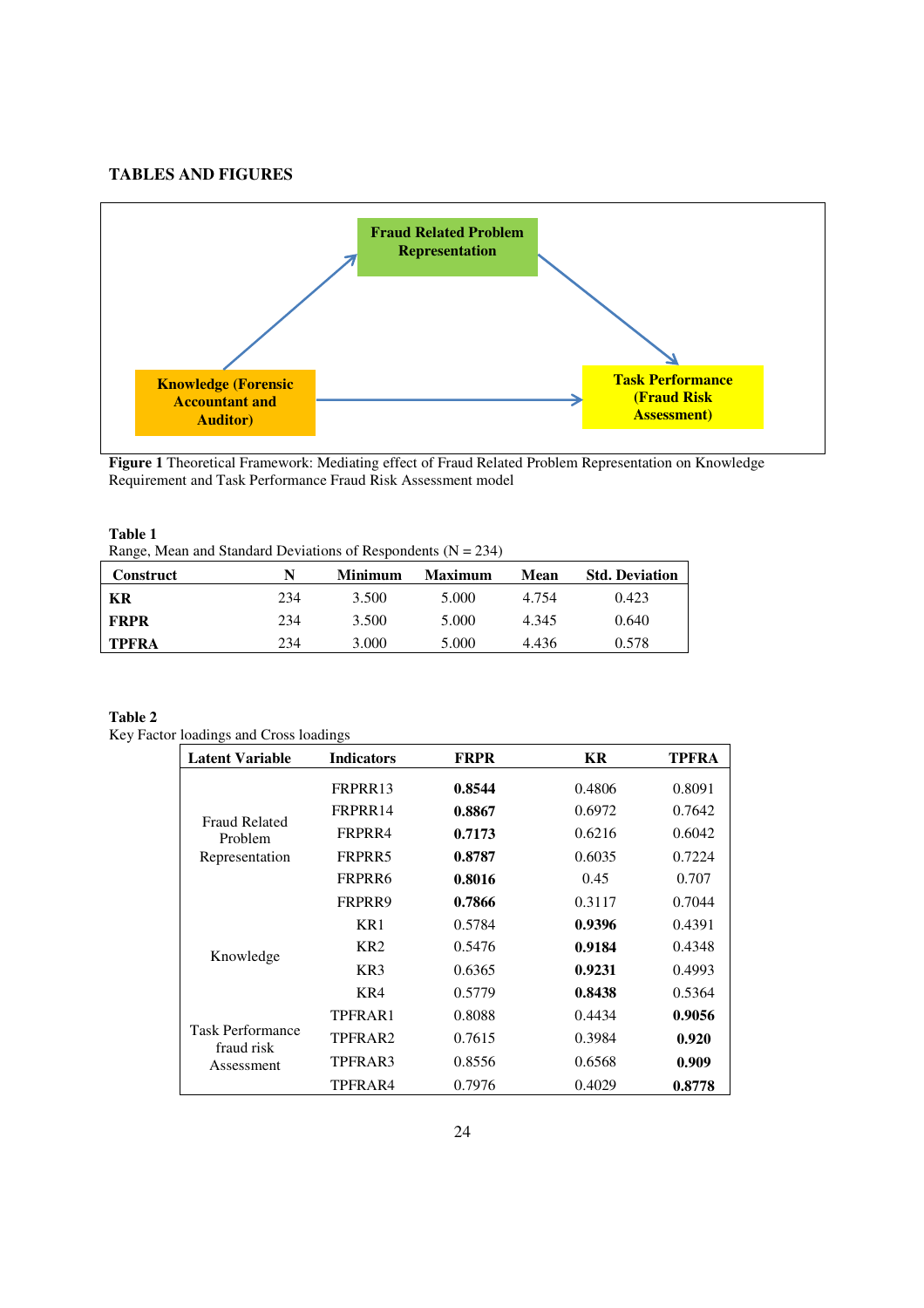# **Note:** The factor loadings of bold values are greater than the cross loadings of the other construct's values.

| <b>Latent Variable</b>                                | <b>Indicators</b> | Loadings | Indicator<br><b>Reliability</b> | Composite<br><b>Reliability</b> | $AVE^{b}$ | <b>Discriminant</b><br>Validity? |  |
|-------------------------------------------------------|-------------------|----------|---------------------------------|---------------------------------|-----------|----------------------------------|--|
|                                                       | FRPRR13           | 0.854    | 0.729                           |                                 |           |                                  |  |
|                                                       | FRPRR14           | 0.887    | 0.787                           |                                 | 0.68      | Yes                              |  |
| <b>Fraud Related Problem</b><br><b>Representation</b> | FRPRR4            | 0.717    | 0.514                           | 0.93                            |           |                                  |  |
|                                                       | FRPRR5            | 0.879    | 0.773                           |                                 |           |                                  |  |
|                                                       | FRPRR6            | 0.802    | 0.643                           |                                 |           |                                  |  |
|                                                       | FRPRR9            | 0.787    | 0.619                           |                                 |           |                                  |  |
|                                                       | KR1               | 0.940    | 0.884                           |                                 |           | Yes                              |  |
| Knowledge                                             | KR <sub>2</sub>   | 0.918    | 0.843                           | 0.95                            | 0.82      |                                  |  |
|                                                       | KR3               | 0.923    | 0.852                           |                                 |           |                                  |  |
|                                                       | KR4               | 0.844    | 0.712                           |                                 |           |                                  |  |
|                                                       | TPFRAR1           | 0.906    | 0.821                           |                                 |           |                                  |  |
| <b>Task Performance Fraud</b>                         | TPFRAR2           | 0.920    | 0.846                           | 0.95                            | 0.82      | Yes                              |  |
| <b>Risk Assessment</b>                                | TPFRAR3           | 0.909    | 0.826                           |                                 |           |                                  |  |
|                                                       | TPFRAR4           | 0.878    | 0.771                           |                                 |           |                                  |  |

#### **Table 3**  *Model Quality Criteria: Convergent Validity and Reliability Analysis*

# **Table 4**

*Correlations and Discriminant Validity* 

| <b>Constructs</b>                             | <b>FRPR</b> | КR    | <b>TPFRA</b> |
|-----------------------------------------------|-------------|-------|--------------|
| <b>Fraud Related Problem Representation</b>   | 0.825       |       |              |
| Knowledge                                     | 0.648       | 0.906 |              |
| <b>Task Performance Fraud Risk Assessment</b> | 0.794       | 0.530 | 0.906        |

*Note:* Diagonals that displayed in bold represent the squared average variance extracted (AVE) while the values, not in bold represent the correlations.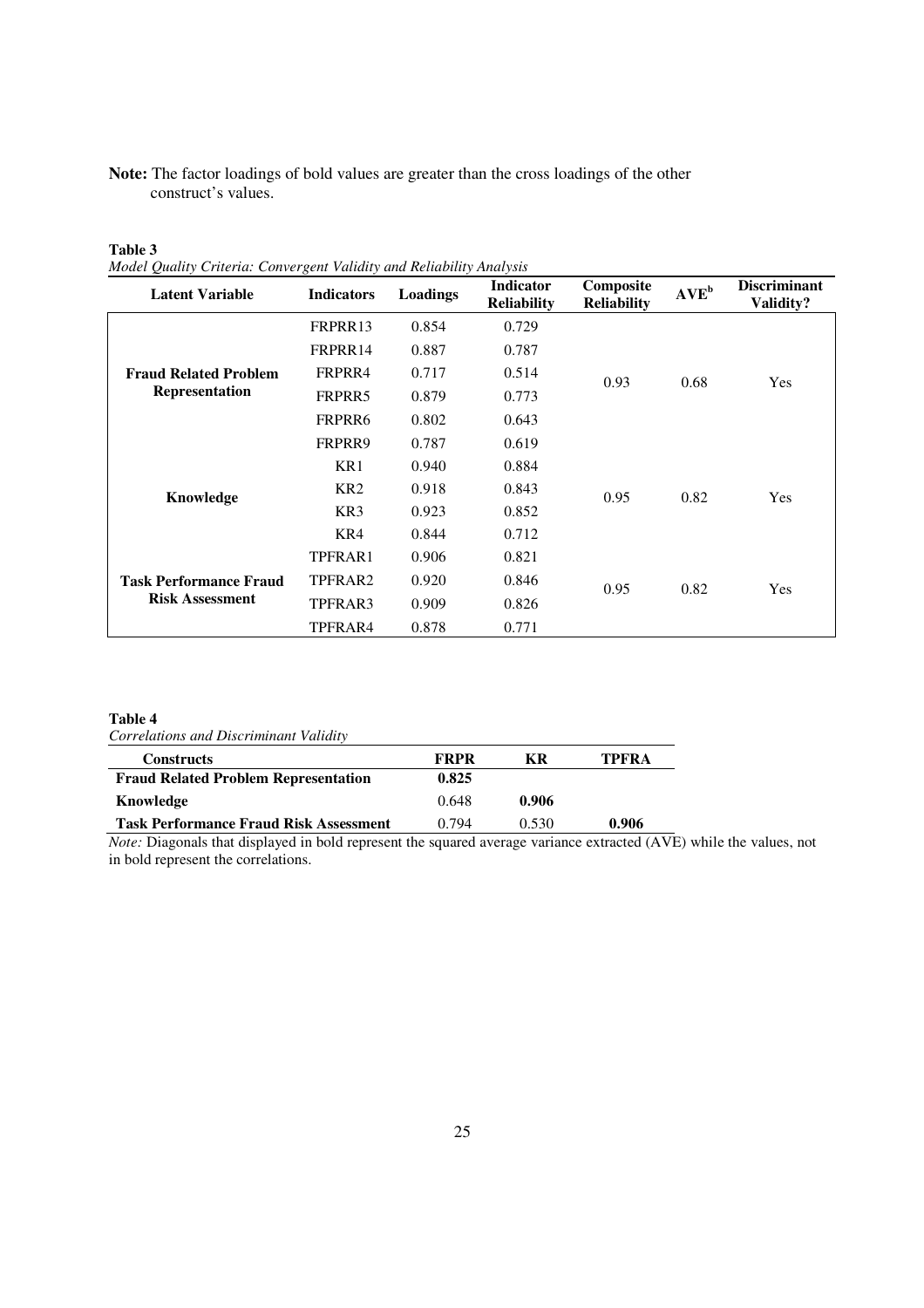

**Figure 2:** Results of the PLS-SEM Algorithm Direct Effects: KR on TPFRA, KR on FRPR and FRPR on TPFRA



**Figure 3**  *Results of the Bootstrapping Structural Model* 

### **Table 5**

| <b>FRPR</b>                                                                           |            |       |                                   |               |              |          |                              |  |  |
|---------------------------------------------------------------------------------------|------------|-------|-----------------------------------|---------------|--------------|----------|------------------------------|--|--|
| <b>Endogenous</b><br><b>Construct</b>                                                 | R2incl     |       | R <sub>2</sub> excl               | R2incl-R2excl |              | 1-R2incl | <b>Effect Size</b>           |  |  |
| <b>KR</b>                                                                             | 0.420      |       | 0.306                             | 0.114         |              | 0.580    | 0.197                        |  |  |
| Table 6<br>Assessing the predictive relevance of $Q^2$ values in the structural model |            |       | <b>TPFRA</b>                      |               |              |          |                              |  |  |
| <b>Endogenous</b><br><b>Construct</b>                                                 | $O^2$ incl |       | $Q^2$ excl $Q^2$ incl- $Q^2$ excl |               | $1-O^2$ incl |          | <b>Effect</b><br><b>Size</b> |  |  |
| KR                                                                                    | 0.654      | 0.639 |                                   | 0.015         |              | 0.346    | 0.043                        |  |  |